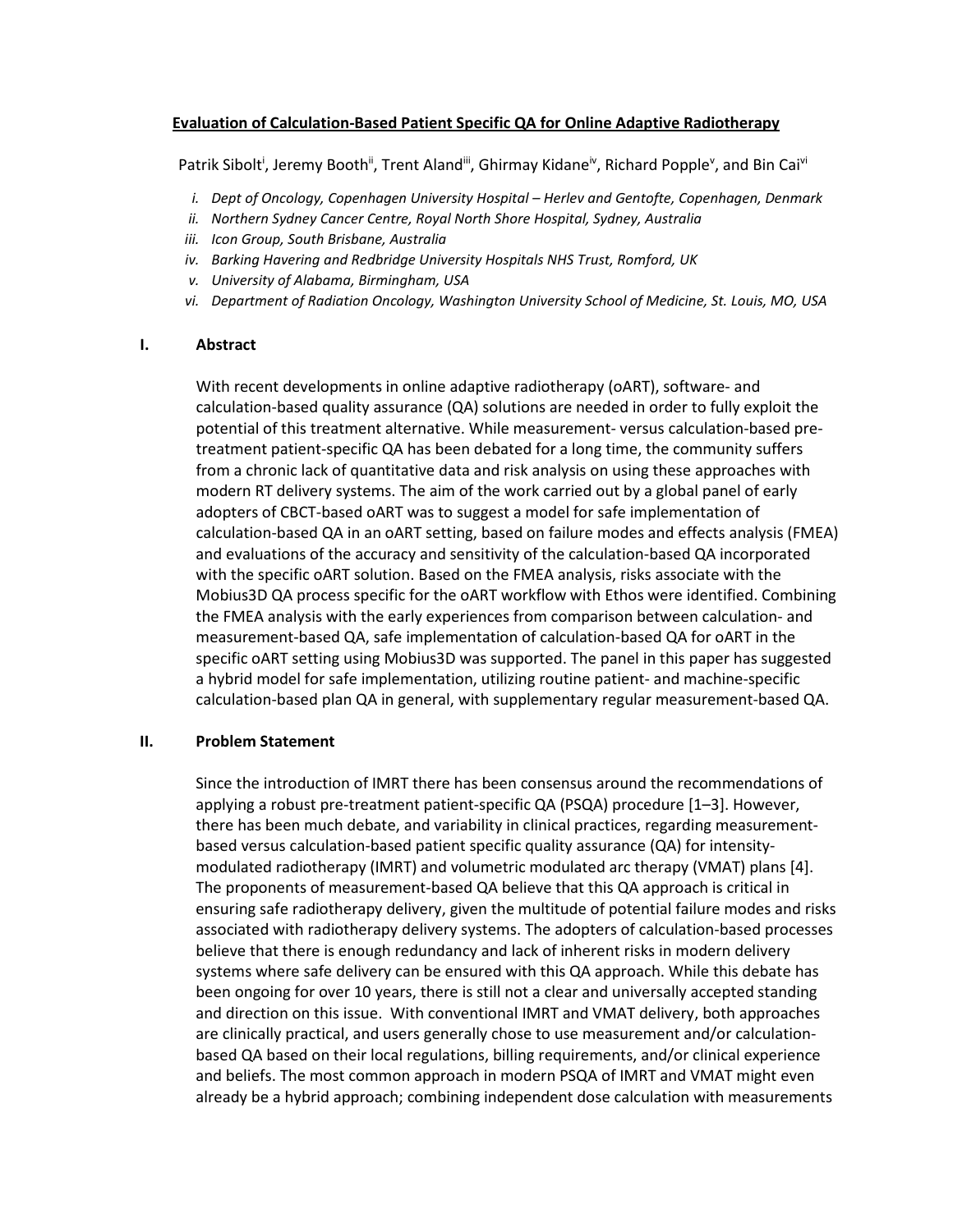[5]. This ability to utilize a QA approach of choice has minimized the importance of the issue of selecting either a measurement- or calculation-based QA approach.

However, with online adaptive radiotherapy (oART) that choice is removed as measurement-based, especially phantom-based pre-treatment QA is not clinically practical while maintaining the proposed benefits of this treatment technique. Therefore, there is a need to quantitatively assess and define risks with individual oART QA approaches in much greater detail than typically performed and accepted in the field for conventional IMRT and VMAT delivery. Recent developments in oART emphasizes the importance of this discussion [6], and highlights the need for additional attention in relation to CBCT-based oART with full re-optimization to the anatomy-of-the-day. On many levels, a key reason that the debate between measurement- and calculation-based QA is still ongoing is the chronic lack of quantitative data and risk analysis on using these approaches with modern RT delivery systems.

As representatives of an Adaptive Intelligence Consortium (AIC), a global panel of six early adopter institutions were defined to discuss these issues (see Appendix A for an introduction to institutes *i*-*vi* and their experiences with oART and calculation-based QA). The aim of the work carried out by this panel was to suggest a model for safe implementation of calculation-based QA in an oART setting, based on failure mode and effect (FMEA) analysis and evaluations of the accuracy and sensitivity of the calculationbased QA incorporated with the specific oART solution.

#### **III. Risk Control Measures for integrated calculation-based QA of oART**

To ensure the safe implementation of calculation-based QA in an oART workflow, a FMEA was conducted on the solution specifically implemented for the Ethos system using Mobius3D (M3D) version 3.0 and later, including both pre-treatment and post-delivery verification. Mobius3D consists of several different modules. Modules applicable to Ethos are: MobiusCalc for DICOM based 3D Plan QA, MobiusFX for delivery logfile-based pretreatment and post-delivery QA, and MobiusAdapt for online DICOM based 3D Plan QA and adaptive treatment summary. For simplicity, if not specified explicitly, the suite name Mobius3D/M3D will be used throughout the scope of this paper independently of the involved module. One underlying assumption was that a rigid institutional-specific implementation of an offline patient-specific (measurement- or calculation-based) QA process had already been established. Thereby, the focus of this project was to establish new foundations for a robust calculation-based QA process for the oART PSQA process; including the on-couch pre-treatment plan-specific QA and a subsequent post-treatment QA process.

A subset of the global panel was formed by three physicists (institutes *i*, *ii*, and *vi*) and one process specialist which represent the experience from multiple clinics in three continents as well as the developer group from the manufacturer. The oART patient-specific, calculation-based QA process using the M3D suite was divided into five major steps: (A) Data transfer, (B) Mobius3D calculation, (C) Analysis and display, (D) Data storage and record, and (E) Delivery QA; within which critical steps and their related potential failure modes, causes and effects were identified [\(Figure 1\)](#page-2-0).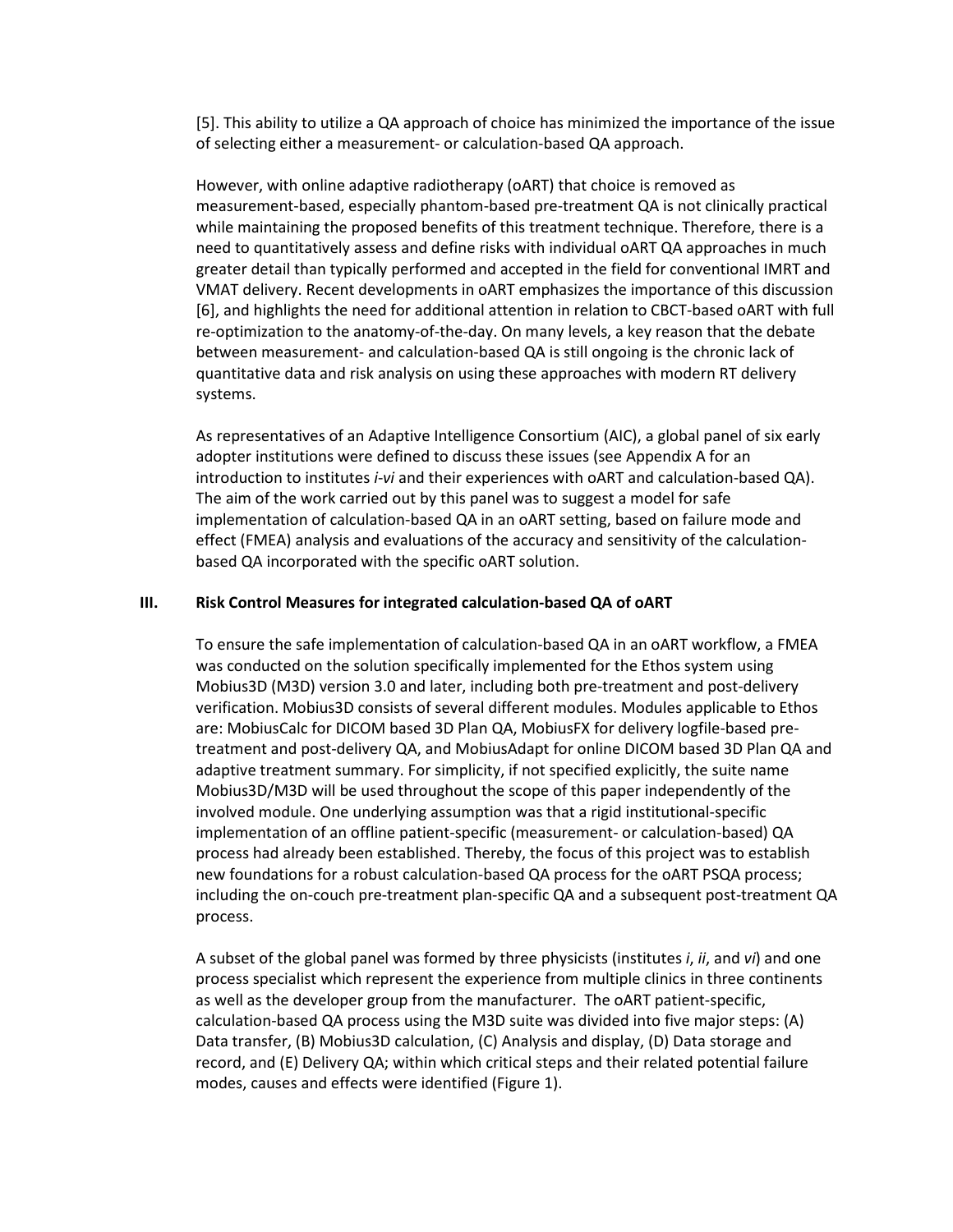

<span id="page-2-0"></span>*Figure 1. Schematic illustration of the online adaptive radiotherapy patient-specific, calculation-based quality assurance process divided into five major steps: (A) Data transfer, (B) Mobius3D calculation, (C) Analysis and display, (D) Data storage and record, and (E) Delivery QA; within which critical steps and their related potential failure modes, causes and effects were identified.*

Occurrence (*O*), severity (*S*) and detectability (*D*) was scored based on TG100 recommendations [7], individual clinic's experience and consensus from the panel. The Risk Priority Numbers were then calculated for each failure mode using the following equation: *RPN*=*O*×*S*×*D*

with *O*, *S* and *D* ranging from 1 to 10. The full list of failure modes and risk analysis scoring is presented in Appendix B [\(Table B1](#page-20-0) – [B5\)](#page-23-0).

### *Assumptions*

One crucial underlying assumption in the evaluation of the gathered failure modes was that a correct commissioning of the TPS as well as the M3D system had been performed. Situations where the TPS and M3D model are both inaccurate but agree are not considered in this white paper. Such limitations, potentially leading to unacceptable dose errors progressing through undetected, needs to be addressed during commissioning. Previous studies on M3D have demonstrated the feasibility of achieving good agreement with both measurements in phantom geometries as well as comparable results to TPS dose calculations [8–10]. For many linac systems, as in the case for Ethos, the TPS as well as the M3D models are fixed, only giving the option for the user to adjust the correlation in between them and with measurements by optimization of a dynamic leaf gap (DLG) offset in M3D. This study assumed a selection of an optimal DLG offset for the intended clinical use of Ethos treatment plans. This can e.g. be achieved by altering the DLG offset in M3D within a range and with a step size enabling the user to distinguish the value rendering in the best agreement between the M3D calculated and corresponding measured dose distributions. As a reference, the DLG offset, optimized for IMRT and/or VMAT plans to be delivered to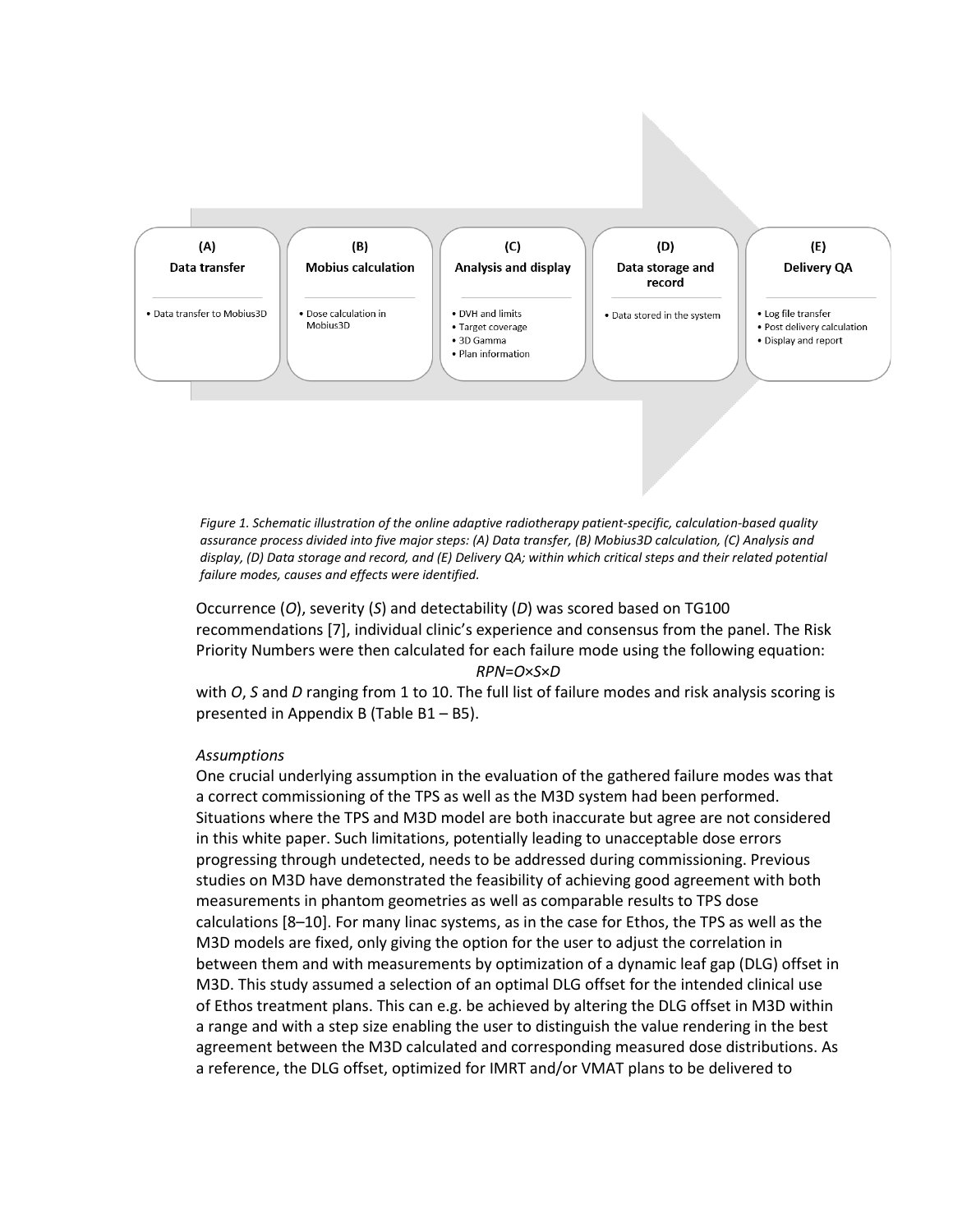targets in the pelvic region, ranged from 0% to 0.7%, with a most common value of 0%, for the participants in this global panel of users.

Mobius3D was assumed to be used as intended by trained and experienced staff. Therefore, e.g. the failure mode related to a wrong or incorrect plan being sent to M3D, occurring due to failure in Ethos sending the wrong plan, would need to be detected by an experienced user who is familiar with the patient plan and is able to detect deviations after a visual inspection (if not failing gamma with M3D). Furthermore, the assumption was also, in case of the wrong plan being sent to M3D, that the adaptive (or scheduled) plan can be delivered without performing an adaptive check in M3D, and that M3D or measurement-based QA would be carried out after the current fraction or before the next fraction. In terms of treatment cancelation, only normo-fractionated non-SBRT treatments were considered.

'Wrong or insufficient dose calculation' pertains to dose calculation in Mobius3D, or more likely, in Ethos. The field design in Ethos was considered unlikely to error, while technical structures could be sent with error and would be challenging to detect in Mobius3D as there are no available tools and would require visual inspection. Similarly, wrong image could be attached in error, which is also challenging to detect with Mobius3D as it is not designed for that purpose.

In general, all evaluations were based on the assumption of knowledgeable staff being present at adaptive treatments, that will visualize and understand all clinical decisions such as contouring, DVH limits per site, etc.

#### *Outcomes*

The FMEA of oART M3D QA resulted in 32 failure modes with an RPN average of 48.8. Three of the failure modes have the highest risks (RPN=120): "Wrong DVH calculations or display", "Wrong coverage calculations or display" and "Wrong dose volume metrics calculations or display" in the "Analysis and Display" step which could be due to software malfunction. However, in our collective experience, the occurrences of those failure modes are thought to be very low (O=1- 2). The RPN of majority failure modes (78%) are below 60. The failure modes with RPN greater or equal to 60 are listed in [Table 1.](#page-4-0) The distribution of the highest RPN within each failure mode is plotted in [Figure 2.](#page-3-0)



<span id="page-3-0"></span>*Figure 2. Distribution of the highest RPN within each oART QA failure mode versus their associated steps (A) Data transfer, (B) Mobius3D calculation, (C) Analysis and display, (D) Data storage and record, and (E) Delivery QA.*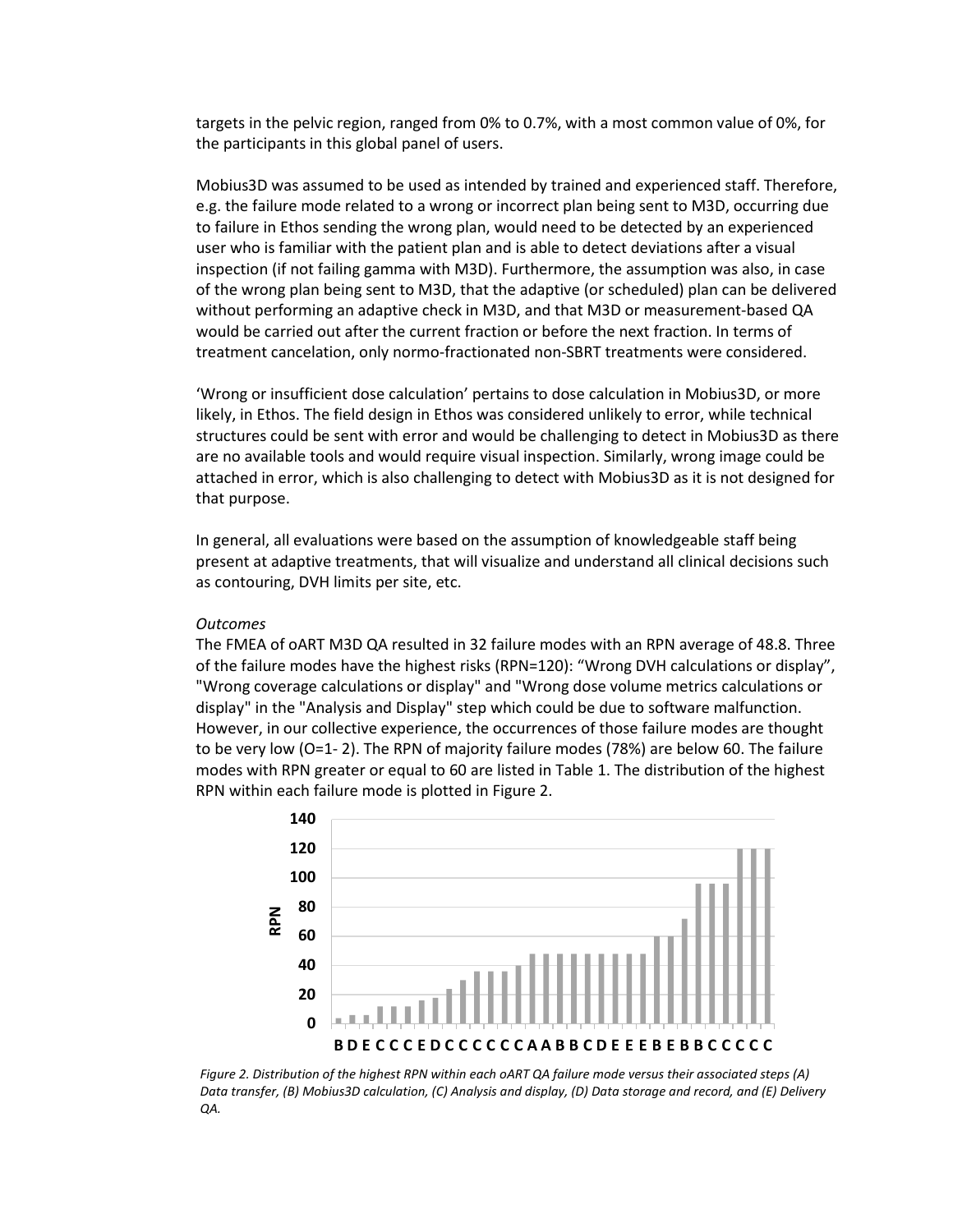<span id="page-4-0"></span>

| Step         | Sub-process                                 | Failure mode                                                                                            | <b>RPN</b> <sub>max</sub> |
|--------------|---------------------------------------------|---------------------------------------------------------------------------------------------------------|---------------------------|
| C            | DVH limits calculation<br>and display       | Wrong DVH limits calculations or display                                                                | 120                       |
| $\mathsf{C}$ | Target coverage analysis<br>and display     | Wrong coverage calculations or display                                                                  | 120                       |
| C            | DVH analysis and display                    | Wrong DVH calculations or display                                                                       | 120                       |
| C            | 3D gamma calculation<br>and display         | Wrong 3D gamma calculations or display                                                                  | 96                        |
| $\mathsf{C}$ | DVH limits calculation<br>and display       | DVH limits not reviewed or reviewed<br>incorrectly                                                      | 96                        |
| B            | Dose calculation                            | Wrong or insufficient dose calculation due to<br>wrong or inappropriate physical property<br>assignment | 96                        |
| B.           | Dose calculation                            | Wrong or insufficient dose calculation due to<br>wrong or inappropriate imaging used                    | 72                        |
| E            | DVH, Gamma, RMS<br>calculations and display | Wrong DVH, Gamma, RMS, D&V limits<br>calculations or display                                            | 60                        |
| B            | Dose calculation                            | Wrong or insufficient dose calculation due to<br>wrong or inappropriate delineation                     | 60                        |

*Table 1. Top nine RPN scores and associated failure modes.*

## (A) Data transfer

The data transfer step involves transfer of data from Ethos to Mobius3D. The two failure modes identified were 'Plan failed to transfer to M3D (from Ethos)' or 'Wrong/incomplete plan was transferred'. In our experience, occasionally there are transfer errors where the plan failed to transfer; this is easily identified, and the plan can be resent. On very rare (nonzero) occasions, a plan may not be sent, or time pressure means that patients may be treated prior to on-couch PSQA and in this circumstance a measurement may be done after treatment. This decision would be based on experience of users with this system and similar treatment plans. The potentially more sinister fault mode is an incomplete or wrong plan sent for QA. This includes, for example, wrong patient on couch, plan doesn't meet protocol or wrong session used or transfer failure that alters the file transmitted. These cases have not been experienced by the panel and are not unique to Ethos-Mobius3D system, but are possible and should be incorporated in full QA.

### (B) Mobius3D calculation

The dose calculation step involves M3D independent dose calculation. Six failure modes were identified in the M3D dose calculation step, three of which were rated in top 10 ranking. These were wrong or insufficient dose calculation due to wrong or inappropriate imaging used, due to wrong or inappropriate physical property assignment or due to wrong or inappropriate delineation. These fault modes scored more highly due to difficulty in detection and potential for severe consequences. They all originate from errors that might be made within Ethos and flow through to M3D where functionality/tools are not present (as M3D is not designed to detect and distinguish the cause of these type of errors). Wrong or inappropriate imaging refers to occurrences such as differences between CBCT and synthetic CT (sCT) used to calculate the dose that may be present if the anatomy of the day varies significantly (large geometric change or large HU change) from at the time of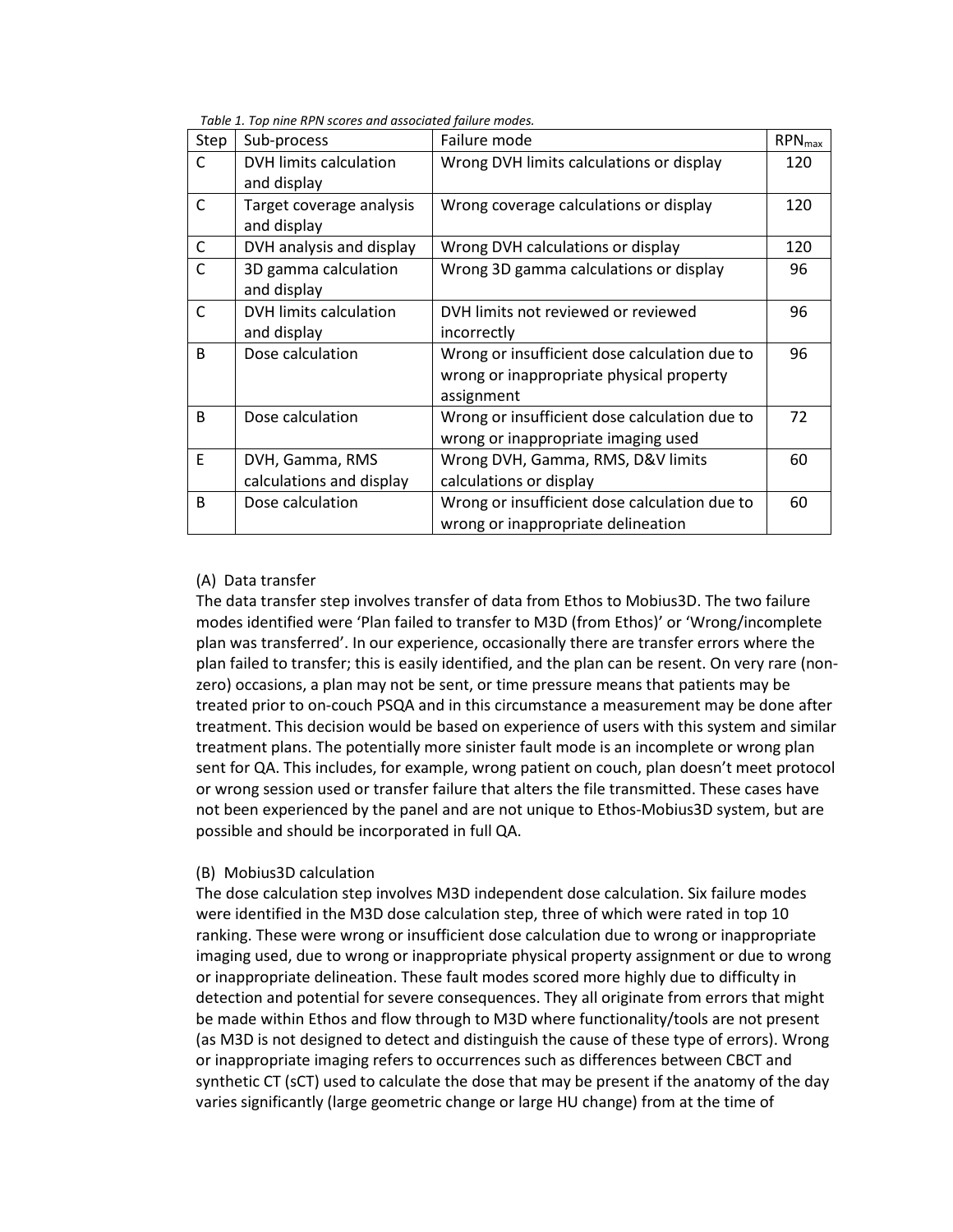planning. The dose viewed on Ethos is calculated on sCT and shown on CBCT. M3D provides a view of the daily sCT in the report but many institutions may proceed to deliver treatment without review, or use surrogates such as accuracy of bone/body contour. Similarly, the physical property assignment is made in Ethos with no control in M3D relying on processes upstream or experienced treatment staff. Delineation of targets and OAR's on CBCT is executed in Ethos, driving Ethos dose optimization and dose calculation. M3D will compare independent dose calculation against Ethos but will not report on accuracy of contouring that directly affects dose calculation. M3D provides an independent dose calculation with nominal 5% upper bound, but third-party software, offline analysis or experienced treatment staff may be required to catch upstream fault modes.

#### (C) Analysis and display

The analysis and display step involves the display of M3D calculated dose and analysis against the Ethos calculation, within the MobiusAdapt module of M3D. The top five failure modes for online PSQA were all from this analysis and display step. These modes scored highly due to high score in detectability and potential for severe consequences. The failure modes identified include wrong DVH calculations or display due to software malfunction, wrong target coverage calculations due to software malfunction, wrong DVH limits displayed due to software malfunction, DVH limits not reviewed/reviewed incorrectly due to human error, and wrong 3D gamma configuration (wrong tolerances/criteria) due to human error. The risk of software malfunction may be low but was scored highly due to the extreme difficulty to detect such an error (with M3D and based on our assumptions) and potential for an underlying dose error to reach the patient. Software malfunction and human error are not unique to this Ethos-Mobius3D system. The urgency of oART, even with the automation and purposeful lowering of cognitive load in the software design, can elevate the chance of human error. With an appropriately commissioned M3D and a welltrained adaptive team, this FMEA can provide guidance on a sufficient comprehensive PSQA for oART beyond the tools provided in M3D alone.

### (D) Data storage and record

The data storage step involves the transfer of M3D data to a storage location for subsequent recall. There were no failure modes in this step rated inside the top 10. The highest rated failure mode was data corrupted or lost due to human error.

### (E) Delivery QA

This step includes a post-treatment independent calculation of the delivered dose based on log files within the MobiusFX (MFX) module of M3D; providing DVH, 3D Gamma, dose volume metrics, and MLC positioning errors. The highest rating failure mode was incorrect display of DVH, gamma, RMS due to software malfunction. This rated highly due to challenges to detect incorrect display, the severity was rated lower in this offline setting compared to similar failure modes discussed above for the online setting.

Based on FMEA results, QA and QC measures can be proposed to reduce risks for high RPN steps. Recommendations are discussed in the following section (section V)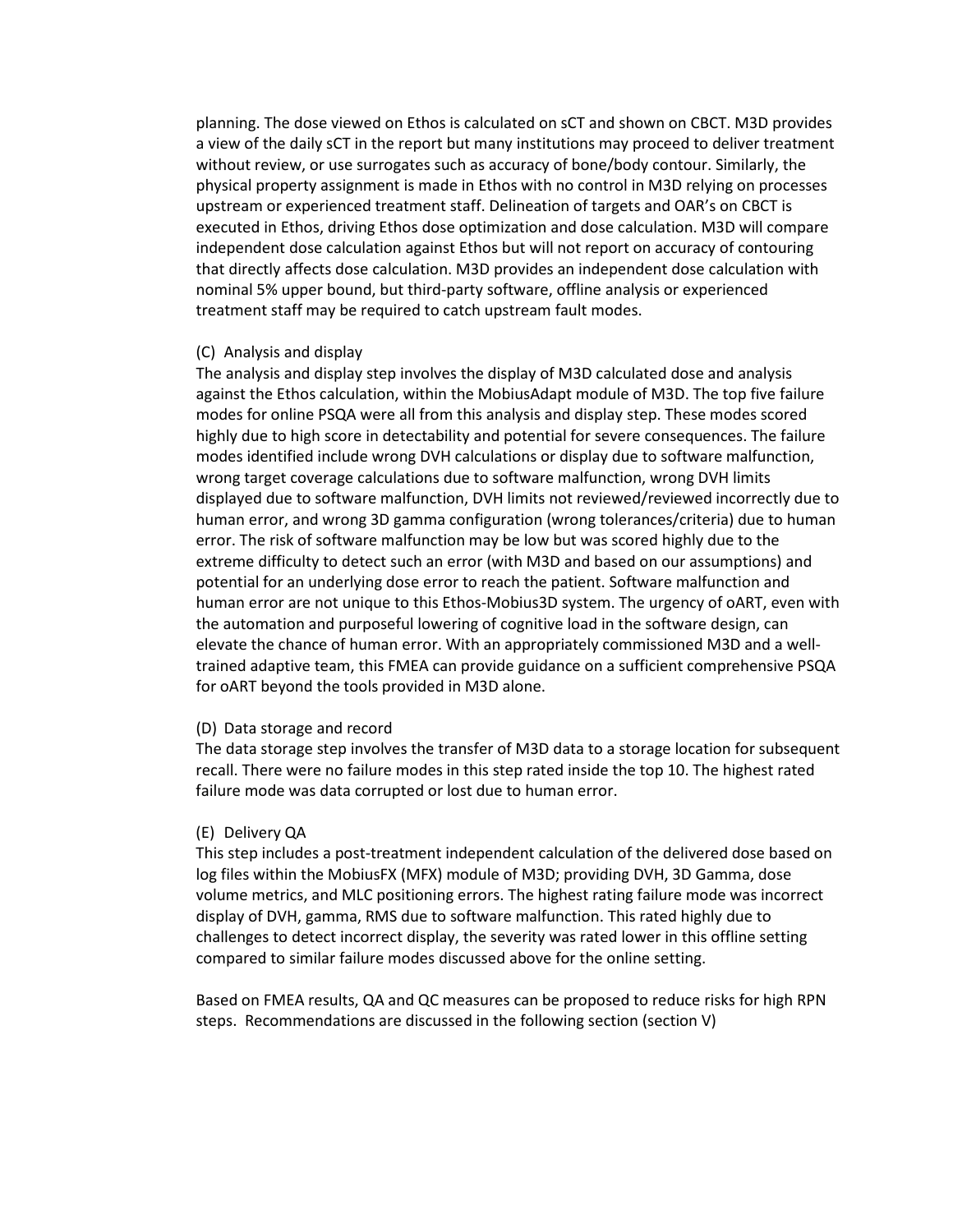#### **IV. Measurement-based compared with calculation-based QA**

**a.** Early data and analysis on measurement-based compared with calculation-based QA

In order to assess the reliability of the M3D based independent dose calculation solution for oART, institute *i* conducted comparisons between their different measurement-based pretreatment QA systems. These early experiences, during the world's first commissioning of the Ethos system, included a set of forty-eight automatically generated treatment plans (nine- and twelve-field IMRT, two- and three-arc VMAT) for bladder and rectum patients, in both cases including simultaneous treatment of pelvic lymph nodes, created using a preclinical release of the Ethos system for pre-treatment plan generation [11]. Plans were exported to the M3D system (v. 2.2) for independent dose calculation and measured using the Delta4+ phantom (D4) (ScandiDos AB, Uppsala, Sweden) as well as with portal dosimetry (Halcyon v2.0). Two- and three-dimensional gamma evaluations were conducted according to institutional standard protocols for the three investigated QA systems. In all cases a 10% dose threshold was applied.

The M3D calculations demonstrated average gamma passing rates above 97% (3%/2mm, global gamma) for all cases, above current clinical pass criteria of 95% and in general comparing well with corresponding results for D4 measurements (3%/2mm, local gamma, with 95% and 90% tolerance for VMAT and IMRT, respectively) [\(Table 2\)](#page-7-0). Similarly, all plans were accepted based on portal dosimetry, with an average passing rate of 100% (3%/2mm, local gamma). Overall, the results demonstrate high deliverability of the automatically generated Ethos plans for oART independently of plan complexity (for the range evaluated in this set of plans), as demonstrated by evaluation of the gamma passing rates as a function of MU/Gy [\(Figure 3\)](#page-6-0).



<span id="page-6-0"></span>*Figure 3. Gamma passing rate as a function of MU/Gy (as a measure for plan complexity) for measurements-based (3%/2mm local gamma, Delta4, D4, in blue diamonds) versus calculation-based (3%/2mm global gamma, Mobius3D, M3D, in grey triangles) QA of the forty-eight first plans evaluated during the world's first clinical implementation of the Ethos therapy treatment suite at institute i.*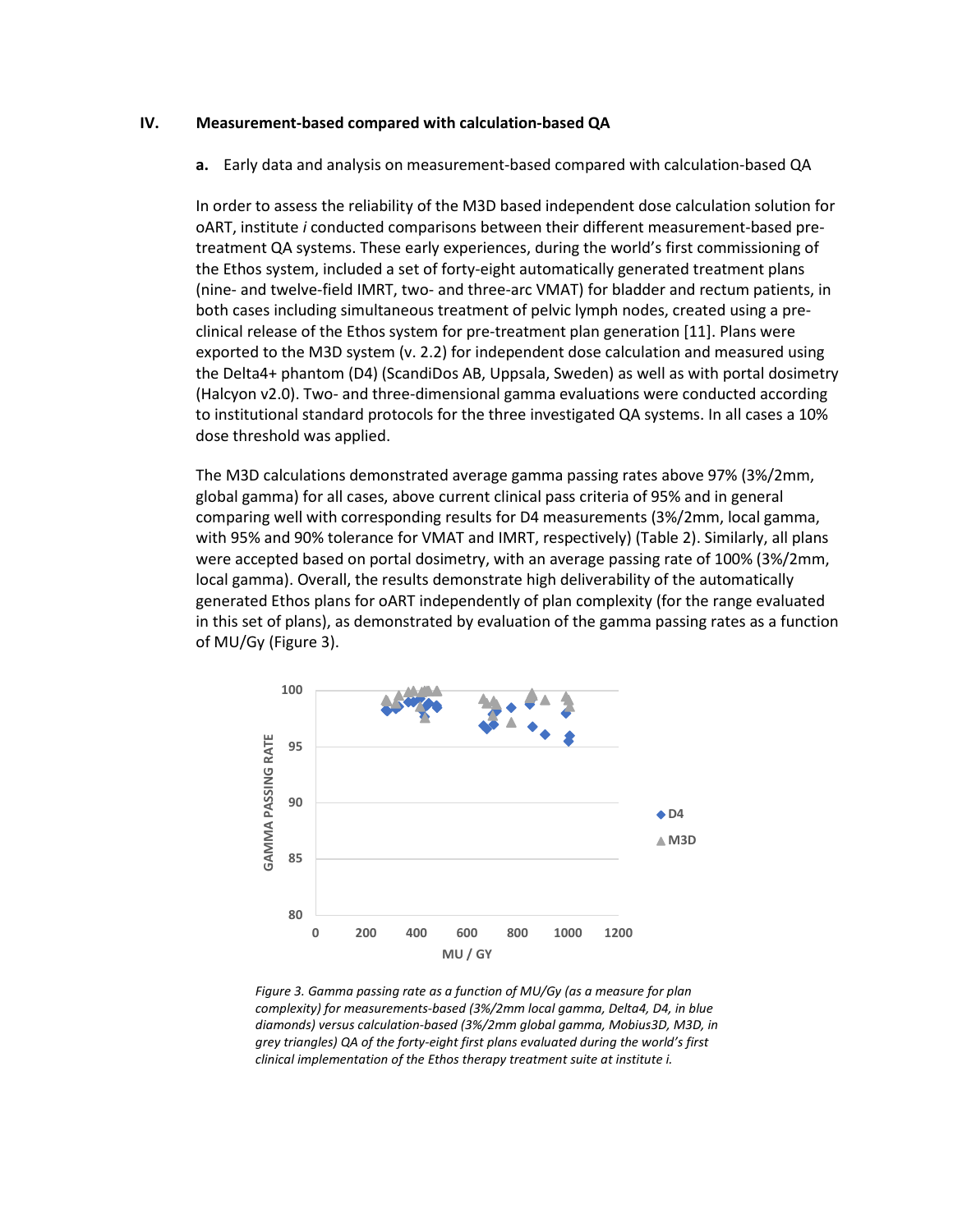<span id="page-7-0"></span>

| Table 2. Summary of the average gamma passing rates and standard deviations achieved using Delta4 (D4),       |
|---------------------------------------------------------------------------------------------------------------|
| portal dosimetry (PD) and Mobius3D (M3D) for patient-specific QA of for forty-eight treatment plans generated |
| in ETHOS for six bladder and six rectum cancer patients at institute i.                                       |

|               | <b>Bladder</b> |                               |                                                             | Rectum     |                 |                 |
|---------------|----------------|-------------------------------|-------------------------------------------------------------|------------|-----------------|-----------------|
|               | D4             | PD.                           | M3D                                                         | D4         | PD.             | M3D             |
| 9-field IMRT  | $98.3 \pm 0.9$ | 99.9 ± 0.0                    | 99.5 ± 0.3                                                  | 96.9 ± 0.7 | $100.0 \pm 0.0$ | $98.8 \pm 0.6$  |
| 12-field IMRT |                | $97.3 \pm 1.2$ $99.9 \pm 0.1$ | $98.6 \pm 1.0$ $97.4 \pm 1.0$                               |            | $100.0\pm0.0$   | 98.5 ± 0.8      |
| 2-arc VMAT    | $98.7 + 0.4$   |                               | $99.7 \pm 0.1$ $98.7 \pm 0.9$ $98.5 \pm 0.5$                |            | $99.6 + 0.2$    | $100.0 \pm 0.0$ |
| 3-arc VMAT    | 98.9 + 0.6     | 99.9 ± 0.1                    | 97.8 ± 1.4                                                  | 98.7 ± 0.3 | $99.7 + 0.2$    | $100.0 \pm 0.0$ |
| <b>ALL</b>    |                |                               | $98.3 \pm 1.0$ $99.9 \pm 0.1$ $98.6 \pm 1.1$ $97.9 \pm 1.0$ |            | 99.8 ± 0.2      | $99.3 \pm 0.8$  |

Similarly to the pre-clinical QA assessment, the first forty-five patient-specific clinical adapted treatment plans, re-optimized on the anatomy of the day for the four first patients ever treated with oART using the Ethos platform (all nine- or twelve-field IMRT bladder treatments), were assessed during the online adaptive sessions using M3D and compared to D4-based measurements conducted post-treatment [\(Figure 4\)](#page-7-1). These results indicate a correlation between gamma passing rates and plan complexity for the measurement-based QA. The MU/Gy was applied as a surrogate for plan complexity, while corresponding gamma evaluation data is also displayed as a function of the total PTV volume (cc) in order to demonstrate the impact of the target volume on the number of monitor units as well as, especially, the D4 gamma passing rates.

Similar correlation between gamma passing rates and plan complexity, as observed for D4, was also indicated by the 2%/2mm based analysis of the M3D calculation-based QA; with the specific plan failing the 90% passing rate criteria of the measurement-based solution also failing the 95% criteria for the calculation-based approach. Corresponding correlation with plan complexity is more difficult to distinguish for a M3D 3%/2mm global gamma criteria, even if that same plan was demonstrating lower gamma passing rate than the rest also for 3%/2mm. The remaining plans all passed the respective gamma passing rate criteria.



<span id="page-7-1"></span>*Figure 4. Gamma passing rates as a function of MU/Gy (left) and total planning target volume (right) for measurements-based (3%/2mm local gamma, Delta4, D4, in blue diamonds) versus calculation-based (3%/2mm and 2%/2mm global gamma, Mobius3D, M3D, in grey triangles and light blue squares, respectively) QA of the forty-five first clinical adapted bladder plans evaluated after the world's first clinical implementation of ETHOS at institute i.*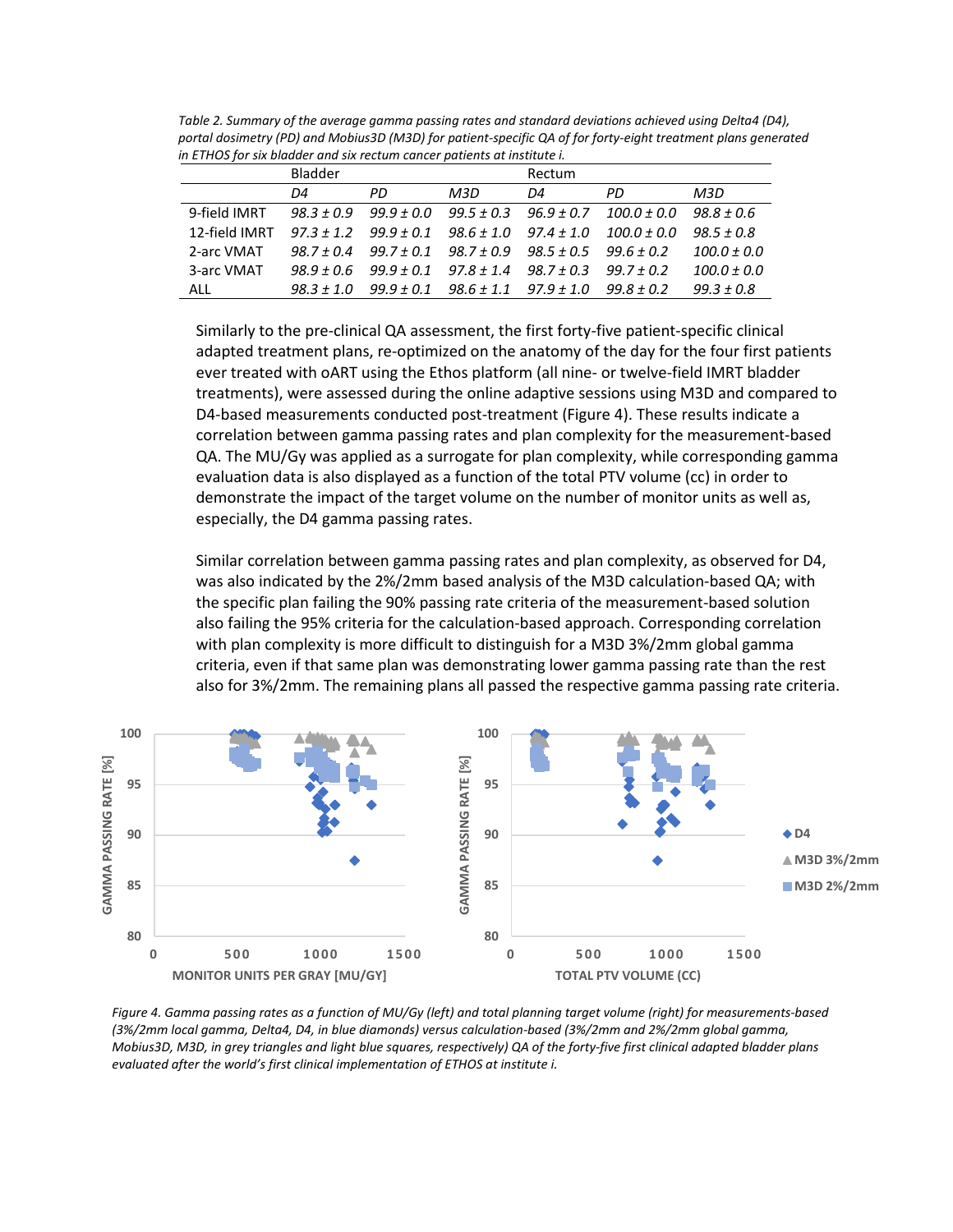When considering dose accuracies by evaluating calculations to measurements, possible interplay of dose-to-medium and dose-to-water should be considered, particularly in cases like for M3D where the model is tweaked to match doses measured with chambers and/or diodes/arrays calibrated against chambers. However, this is a non-Ethos related issue not discussed further in the white paper and users are encouraged to acknowledge the issue and follow internal guidelines.

Differences in sensitivity observed here [\(Figure 3](#page-6-0) an[d Figure 4\)](#page-7-1) are mainly related to the use of local or global gamma evaluation, and if the evaluation is performed on 2D or 3D dose distributions. These results support the need to optimize gamma criteria and tolerance levels depending, not only on the type of plans to be evaluated, but also on the applied evaluation method. In this case, results are indicating the need for tighter tolerances using M3D for independent dose calculation compared to D4 for phantom-based measurements.

<span id="page-8-0"></span>*Table 3. Patient-specific QA measures from measurement- (ArcCHECK, AC) and calculation-based (Mobius3D, M3D) QA of thirtythree treatments plans generated in Ethos for a variety of disease sites at clinic iii. Corresponding plan complexity measure (MU/Gy) as well as field technique information is provided together with the QA results, which includes gamma passing rates and target coverage parameters.*

| <b>Anatomical site</b> | <b>Technique</b> | <b>Fields</b>  | MU/Gy  | AC 3%/2mm | M3D 3%/2mm | M3D 2%/2mm | Mean PTV (%) | 90% PTV coverage (%) |
|------------------------|------------------|----------------|--------|-----------|------------|------------|--------------|----------------------|
| Bladder                | <b>IMRT</b>      | 7              | 538.3  | 99.4      | 99.7       | 98.5       | $-0.1$       | $-1.4$               |
| Sacrum                 | <b>IMRT</b>      | 12             | 700.8  | 99.7      | 98.9       | 96.3       | 0.1          | $-0.6$               |
| Lung                   | <b>IMRT</b>      | 12             | 371.8  | 98.3      | 99.5       | 98.9       | $-1.8$       | $-4.6$               |
| Rectum                 | <b>IMRT</b>      | 12             | 1001   | 95.5      | 99.6       | 97.8       | $-0.2$       | $-1$                 |
| Oesophagus             | <b>IMRT</b>      | 9              | 695.0  | 98.8      | 98.5       | 95.9       | $-0.5$       | $-3.4$               |
| Sternum                | <b>IMRT</b>      | 7              | 435.5  | 99.8      | 99.3       | 97.5       | 0.3          | $-1.3$               |
| Spine                  | <b>IMRT</b>      | $\overline{7}$ | 460.3  | 99.5      | 98.3       | 94.9       | 0.2          | $-0.1$               |
| Spine                  | <b>IMRT</b>      | 9              | 509.5  | 98.7      | 99.8       | 99.2       | $-0.4$       | $-1.2$               |
| Pelvis                 | <b>IMRT</b>      | 9              | 727.2  | 94.1      | 99.5       | 97.5       | $-0.5$       | $-1$                 |
| <b>Brain Whole</b>     | <b>IMRT</b>      | 9              | 401.0  | 99.9      | 98.7       | 95.8       | 0.7          | $\mathbf 0$          |
| Abdomen                | <b>IMRT</b>      | $\overline{7}$ | 379.0  | 99.6      | 99.7       | 99.1       | $-0.3$       | $-0.7$               |
| Larynx                 | <b>VMAT</b>      | 2              | 235.5  | 100       | 97.8       | 96.3       | 1            | $-3.1$               |
| <b>Brain</b>           | <b>IMRT</b>      | 9              | 407.1  | 99.8      | 99.7       | 99.3       | 0.1          | $-0.7$               |
| Kidney                 | <b>IMRT</b>      | 7              | 429.75 | 100       | 99.9       | 99.4       | 0.6          | 0.2                  |
| ProsB N                | <b>IMRT</b>      | 12             | 984.0  | 99.4      | 99.4       | 97.0       | $-0.3$       | $-0.3$               |
| Anus                   | <b>IMRT</b>      | 9              | 1088.3 | 98.7      | 98.6       | 95.5       | 0.2          | $-0.7$               |
| ProsB_N                | <b>IMRT</b>      | 12             | 1033.0 | 100       | 99.6       | 98.3       | 0.1          | 0.3                  |
| Pancreas               | <b>IMRT</b>      | 9              | 616.1  | 97.7      | 99.9       | 99.0       | 0.5          | $\Omega$             |
| Prostate N             | <b>VMAT</b>      | 3              | 263.4  | 100       | 96.8       | 88.8       | 2.2          | 1.9                  |
| <b>Brain</b>           | <b>IMRT</b>      | 9              | 643.3  | 99.5      | 98.5       | 90.0       | 0.4          | $-0.1$               |
| Pelvis                 | <b>IMRT</b>      | $\overline{7}$ | 893.9  | 99.6      | 99.4       | 96.4       | 0.7          | $\mathbf 0$          |
| Spine                  | <b>IMRT</b>      | 9              | 649.2  | 100       | 99.2       | 97.0       | 1.5          | 1.2                  |
| Prostate N             | <b>IMRT</b>      | 9              | 836.5  | 100       | 99.7       | 98.4       | 0.6          | 0.2                  |
| Prostate N             | <b>IMRT</b>      | 9              | 790.8  | 99.4      | 99.5       | 97.5       | 1.3          | 0.3                  |
| <b>Brain</b>           | <b>IMRT</b>      | 9              | 508.2  | 98.8      | 99.0       | 86.8       | $\mathbf 1$  | $\mathbf 0$          |
| <b>Brain</b>           | <b>IMRT</b>      | 9              | 454.8  | 98.3      | 99.9       | 99.6       | 0.5          | $-0.4$               |
| ProstateBed            | <b>VMAT</b>      | $\overline{2}$ | 286    | 100       | 98.2       | 91.1       | 2.2          | 1.9                  |
| Pelvis                 | <b>IMRT</b>      | 12             | 966.1  | 98.4      | 99.7       | 98.3       | 0.6          | $-0.2$               |
| ProstateSV             | <b>IMRT</b>      | 12             | 665.7  | 99.4      | 99.9       | 99.6       | 0.4          | 0.3                  |
| Sacrum                 | <b>IMRT</b>      | 7              | 583.5  | 95.6      | 99.6       | 98.3       | 0.4          | 0.2                  |
| T Spine                | <b>IMRT</b>      | $\overline{7}$ | 428    | 99.6      | 99.1       | 96.4       | 0.4          | $\Omega$             |
| Pelvis                 | <b>IMRT</b>      | 12             | 800.25 | 99.5      | 99.4       | 97.9       | $-0.5$       | $-1.5$               |
| Scapula                | <b>VMAT</b>      | $\overline{2}$ | 235    | 100       | 99.3       | 93.5       | 1.5          | 0.7                  |

In contrary to the indicated correlations observed for the failing plan detected by both M3D and D4, two plans just barely passing the 95% M3D tolerance level resulted in passing rates well above the tolerance level for the D4. This is an indication of the need for further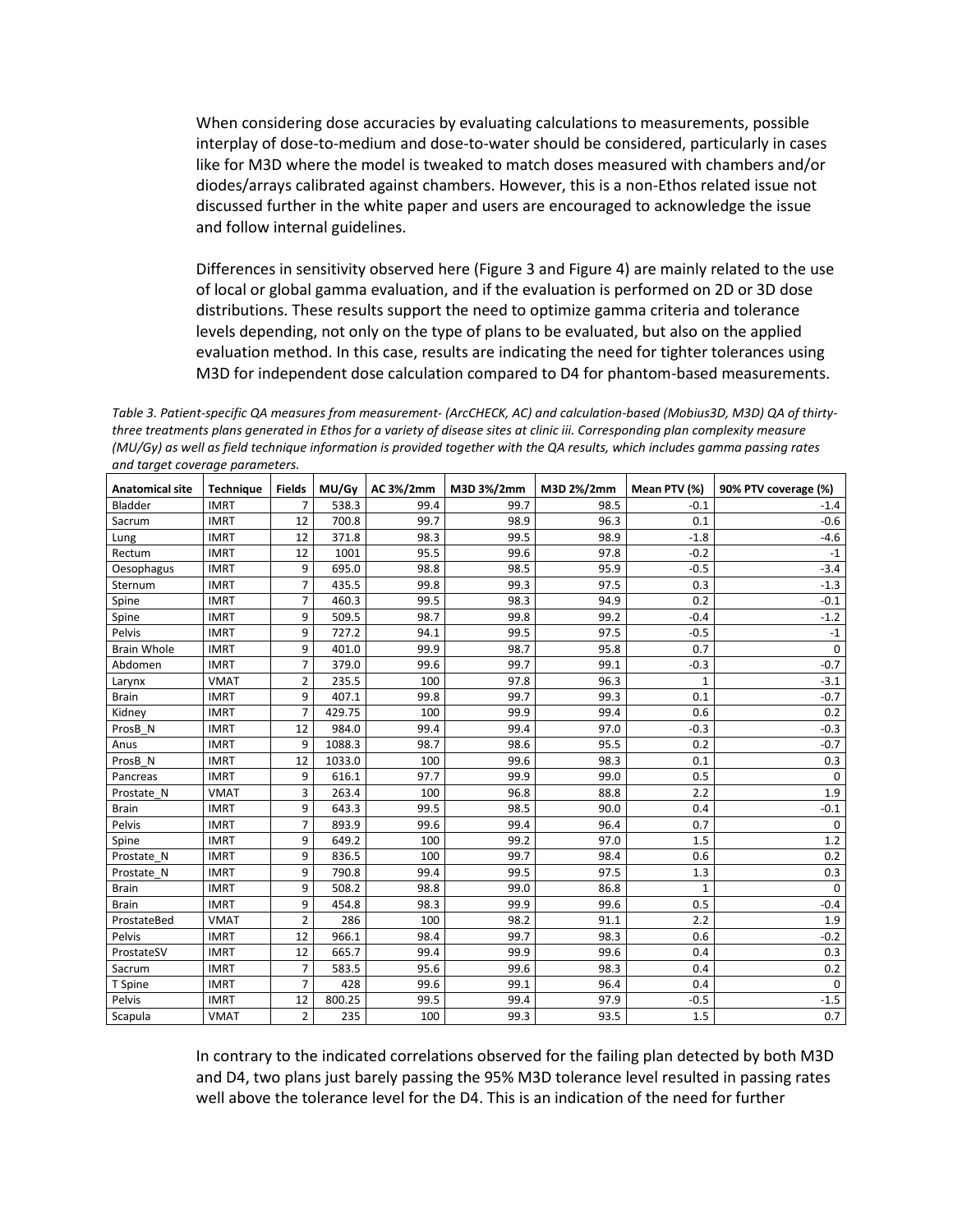sensitivity and specificity evaluation using introduced intentional errors. It is furthermore an indication of the limitations of only basing PSQA on gamma evaluation. In general, gamma statistics should be checked in a structure-by-structure basis and three-dimensional (or twodimensional) gamma passing rates should only be used as an indicator of potential problems and not as the single indicator of plan quality.

Use of target coverage or DVH limits, as available in M3D, will assist in further evaluation of the potential clinical impact of any detected deviations. Evaluation of thirty-three offline generated reference plans (clinic iii) for a variety of disease sites indicated that such values can assist in confirming an observed failing gamma evaluation, adding information on the potential clinical impact, but also serve as an independent barrier for detecting clinically suboptimal plans, potentially not detected by neither measurement- nor calculation-based gamma evaluation [\(Table 3\)](#page-8-0).

For these data, comparing measurements using the ArcCHECK (AC) (Sun Nuclear corporation, FL), the correlation with plan complexity was not as strong as for the above discussed D4 results for the bladder treatments. However, further gathering of similar data from a range of QA equipment, to benchmark QA results for plans generated on the Ethos platform, could serve as a powerful tool for commissioning and clinical routine use of M3D as the primary PSQA method for oART.

**b.** Evaluation of calculation vs. measurement-based QA in situations with introduced known intentional errors

In order to investigate the ability of the M3D solution to detect deviating plan deliveries, four different known intentional minor errors to the beam configuration [\(Table 4\)](#page-9-0) were introduced to two different clinical treatment plans generated in Ethos at clinic *i*; one dual half-arc VMAT plan generated for a palliative rib treatment and one nine field IMRT plan generated for a curative bladder cancer treatment. Together with the unaltered plan (None) and a plan altered on all parameters (All), a total of twelve anonymized plans were imported in to M3D as well as delivered to the D4 phantom using the linear accelerator in file mode, for subsequent comparison to the dose distributions of the unaltered plans.

| Error      | Modifier           | Value                    | Unit       | Description                                                    |
|------------|--------------------|--------------------------|------------|----------------------------------------------------------------|
|            |                    |                          |            |                                                                |
| Gant       | Gantry angle       | 1                        | degree     | Gantry angle was changed with 1 degree for all fields          |
| Coll       | Collimator angle   | 1                        | degree     | Collimator angle was changed with 1 degree for all fields      |
|            | MLC1 A Leaf bank 1 |                          | millimeter |                                                                |
|            | MLC1 B Leaf bank   | $\overline{\phantom{a}}$ | millimeter |                                                                |
| <b>MLC</b> | MLC2 A Leaf bank   | $\overline{\phantom{1}}$ | millimeter | All MLCs on all banks were shifted 1 millimeter for all fields |
|            | MLC2 B Leaf bank   | $\overline{1}$           | millimeter |                                                                |
| <b>MU</b>  | MU scaling         | 2                        | percent    | The MU per control point was increased 2% for all fields       |

<span id="page-9-0"></span>*Table 4. Description of known international minor errors introduced to two different clinical treatments plans (one dual halfarc VMAT palliative plan and one nine field IMRT curative bladder plan) generated in Ethos at clinic i.*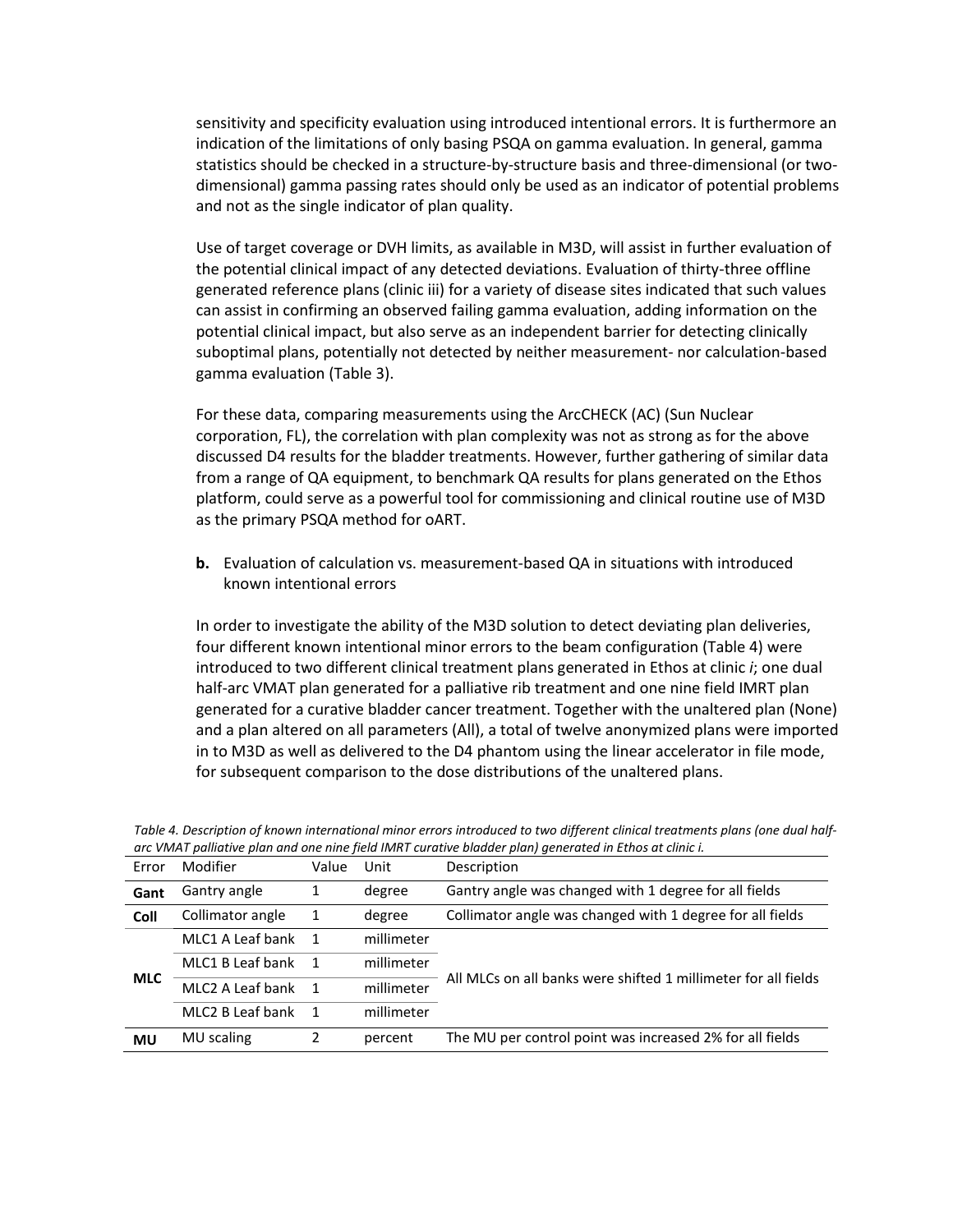|         |            |            | Delta4                                                                         |      |     |        |            |
|---------|------------|------------|--------------------------------------------------------------------------------|------|-----|--------|------------|
|         | Error      |            | $3\%$ / 3mm $3\%$ / 2mm $2\%$ / 2mm PTV D <sub>mean</sub> PTV D <sub>95%</sub> |      |     |        | $3\%/2$ mm |
|         | None       | 99.7       | 99.2                                                                           | 98.1 | 1.1 | $-1.3$ | 97.9       |
|         | Coll       | 99.7       | 99.2                                                                           | 98.1 | 1.1 | $-1.4$ | 97.0       |
| Left    | Gant       | 99.6       | 99.0                                                                           | 97.6 | 1.3 | $-1.2$ | <i>100</i> |
| Ribs    | <b>MLC</b> | 99.6       | 97.8                                                                           | 94.9 | 0.9 | $-2.2$ |            |
|         | MU         | 97.9       | 97.3                                                                           | 96.5 | 3.0 | 0.5    | 96.6       |
|         | All        | 97.7       | 96.4                                                                           | 93.8 | 3.0 | $-0.3$ | 96.8       |
|         | None       | 100        | 99.3                                                                           | 97.6 | 0.1 | $-1.5$ | 99.8       |
|         | Coll       | <i>100</i> | 99.3                                                                           | 97.5 | 0.1 | $-1.5$ | 99.8       |
| Bladder | Gant       | 98.7       | 93.2                                                                           | 88.2 | 0.0 | $-1.6$ | 99.8       |
|         | <b>MLC</b> | 99.9       | 98.3                                                                           | 95.3 | 0.0 | $-1.8$ | 99.2       |
|         | MU         | 99.1       | 98.6                                                                           | 96.8 | 2.0 | 0.3    | 97.0       |
|         | All        | 96.7       | 89.4                                                                           | 83.7 | 1.9 | 0.1    | 96.8       |

<span id="page-10-0"></span>*Table 5. Resulting QA measures for Mobius3D and Delta4 based QA of two treatment plans generated at clinic i, one dual half-arc VMAT palliative plan (Ribs left) and one nine field IMRT curative plan (Bladder) with introduced known intentional minor errors.*

This initial investigation indicated that both measurement- and calculation-based QA are insensitive to the introduction of the minor changes to beam configurations applied here [\(Table 5\)](#page-10-0). While measurement-based QA in this case was observed to only detect changes to the MU per control point, there are indications that the calculation-based QA, depending on the selected gamma criteria, might detect other errors to a greater degree. While, when using a 3%/3mm gamma criteria and a 95% passing rate tolerance, calculation-based QA is as insensitive as the current clinical approach for measurement-based QA, there are in certain cases indications that a selection of a stricter criteria should be considered. These results thereby emphasize the importance of optimizing these criteria for the specific clinical situation as a part of the commissioning and clinical implementation process.

The additional information provided with the M3D solution, giving direct feedback on e.g. the PTV mean dose and D95%, helps in the following evaluation of the clinical impact of the detected deviations. Similar information about the dosimetric impact for OAR are furthermore provided in the M3D solution. In that sense the calculation-based QA here might serve as a more powerful tool than certain measurement-based solutions. However, these initial results demonstrated a need for further investigation of the sensitivity and specificity for additional treatment scenarios.

Additional larger intentional known errors were introduced to the beam configuration of a separate clinical treatment plan generated in Ethos at institute *iv* [\(Table 6\)](#page-11-0). Such, in some cases severe, errors are unlikely to occur without the internal control system of the linear accelerator detecting them and preventing improper patient treatment. Plans with these introduced errors were nonetheless evaluated in M3D, using the same set of gamma criteria. Results indicate a correlation between reduced gamma passing rates with increasing severity of the introduced errors [\(Table 6\)](#page-11-0). These results indicate that calculationbased QA could serve as a valuable tool for PSQA. However, further evaluation of the correlation of these results with measurements are needed.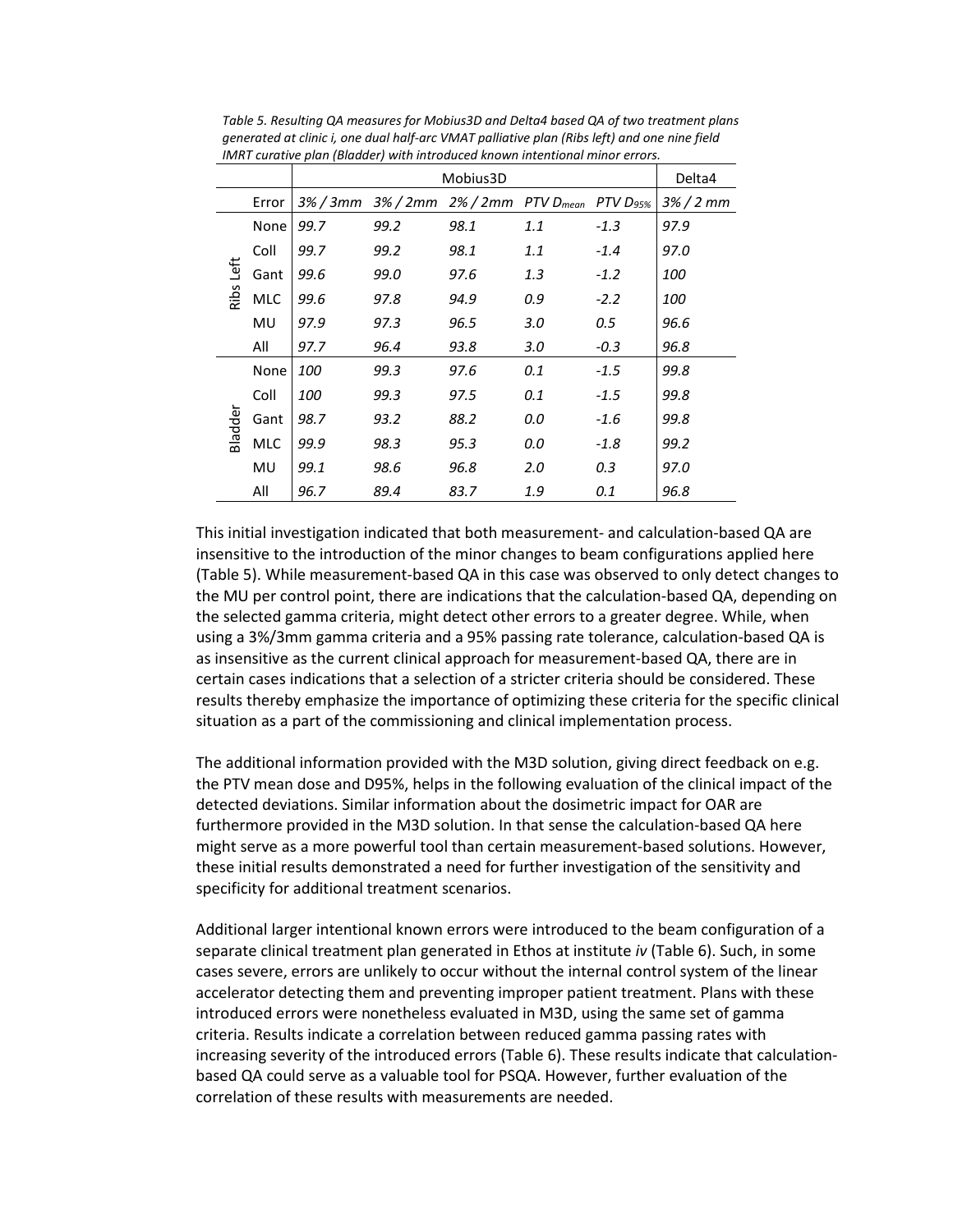| <b>Error description</b> |                      |                |            |                | Mobius3D gamma passing rate |             |
|--------------------------|----------------------|----------------|------------|----------------|-----------------------------|-------------|
| Error                    | Modifier             | Value          | Unit       | $3\%$ / 3 $mm$ | $3\% / 2mm$                 | $2\%$ / 2mm |
| <b>None</b>              | None                 | None           | None       | 100            | 99.7                        | 98.7        |
| Coll1                    | Collimator angle     | $\mathbf{1}$   | Degree     | 100            | 99.7                        | 98.5        |
| Coll <sub>2</sub>        | Collimator angle     | $\overline{2}$ | Degree     | 100            | 99.2                        | 97.7        |
| Coll <sub>3</sub>        | Collimator angle     | 3              | Degree     | 99.9           | 98.2                        | 95.8        |
| Coll4                    | Collimator angle     | 4              | Degree     | 99.5           | 96.4                        | 93.3        |
| Coll <sub>5</sub>        | Collimator angle     | 5              | Degree     | 98.7           | 94.1                        | 90.2        |
| MLC1                     | <b>MLC</b> positions | 5              | millimeter | 99.2           | 96.9                        | 93.3        |
| MLC <sub>2</sub>         | <b>MLC</b> positions | 10             | millimeter | 98.3           | 91.9                        | 84.3        |
| MLC3                     | <b>MLC</b> positions | 20             | millimeter | 89.4           | 74.4                        | 61.3        |
| MLC4                     | <b>MLC</b> positions | 30             | millimeter | 72.3           | 57.5                        | 43.9        |
| MLC5                     | <b>MLC</b> positions | 40             | millimeter | 58.1           | 44.2                        | 32.9        |
| MLC6                     | <b>MLC</b> positions | 50             | millimeter | 46.5           | 34.3                        | 26.3        |
| MLC7                     | MLC leaf stuck       | $\mathbf{1}$   | leaf       | 99.2           | 96.9                        | 93.3        |
| MLC8                     | MLC slow             | $\mathbf{1}$   | leaf       | 99.8           | 99.4                        | 98.1        |
| MU1                      | MU scaling           | 5              | Percent    | 100            | 99.8                        | 98.9        |
| MU <sub>2</sub>          | MU scaling           | 10             | Percent    | 100            | 99.8                        | 99          |
| MU3                      | MU scaling           | 15             | Percent    | 99.6           | 99.4                        | 97.6        |
| MU4                      | MU scaling           | 20             | Percent    | 98.5           | 98.1                        | 96.6        |
| MU5                      | MU scaling           | 25             | Percent    | 97.8           | 97.4                        | 95.2        |
| MU6                      | MU scaling           | -5             | Percent    | 97.4           | 96.9                        | 93.9        |
| MU7                      | MU scaling           | $-10$          | Percent    | 99.9           | 97.9                        | 96.6        |
| MU8                      | MU scaling           | $-15$          | Percent    | 99.6           | 97.9                        | 92.6        |
| MU9                      | MU scaling           | $-20$          | Percent    | 98.7           | 95.5                        | 85.8        |
| <b>MU10</b>              | MU scaling           | $-25$          | Percent    | 96.5           | 91.5                        | 79.3        |

<span id="page-11-0"></span>*Table 6. Introduced known intentional larger errors together with corresponding resulting QA measures for Mobius3D based QA of one treatment plan generated at institute iv.*

# **V. Safe implementation of Mobius3D calculation-based QA**

The M3D software has been adopted by many users for regular pre-treatment IMRT or VMAT PSQA. The workflow and fundamental calculation algorithm is relatively mature. In the scenario of oART, it utilizes a similar workflow, same calculation algorithm and similar display interface. Therefore, it is not a completely new approach or utilization for pretreatment PSQA of oART.

The commissioning process of M3D is still critical. The system shall be appropriately configured and thoroughly validated on an institution-specific level before release to clinical use. The commissioning approaches and experiences on M3D for regular non-adaptive systems should be easily transferred for oART system. The standard beam data and preconfigured beam model utilized by Ethos platform makes the commissioning process relatively straightforward and allows for system benchmarking. Routine QA of M3D is also recommended to test the functionality, connectivity, and consistency of the system.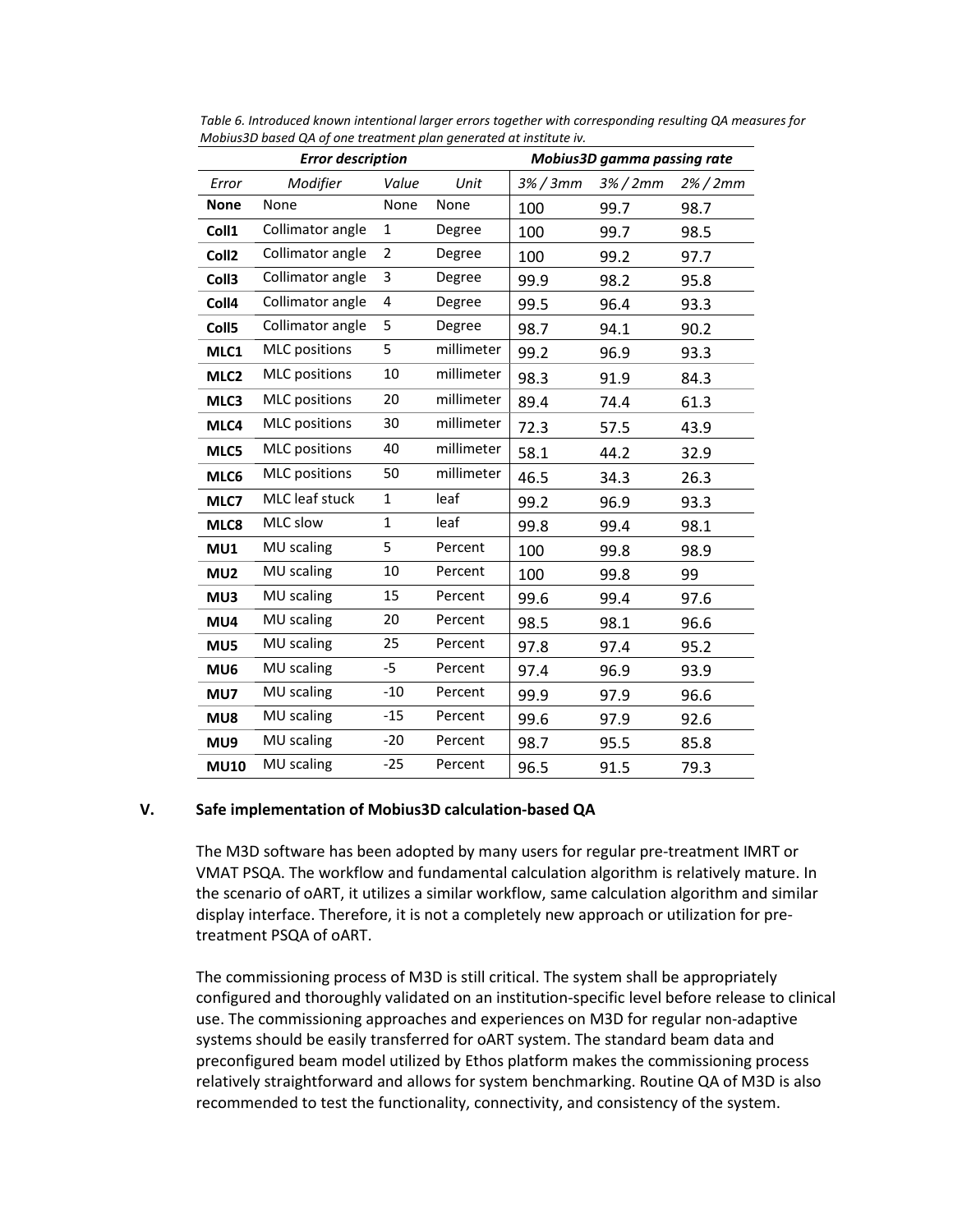The FMEA analysis identified risky steps associated with M3D QA process of oART. Based on these results, control strategies should be developed to mitigate the risks. In general, as presented in [Table 7,](#page-12-0) suitably trained staff members, utilization of checklists, enforcement of secondary checks by another team member and utilization of independent software for secondary checking are good quality control (QC) and QA measures which can be implemented at each sub-step accordingly. A continued monitoring of the workflow and a periodic re-assessment could further help improve the process.

The introduced error tests at least indicated that the sensitivity of M3D system is not worse than the regular measurement-based QA. The clinical meaningful QA criteria and action levels should be established based on national guidelines, like TG218 [12] and/or institutional QA policy, together with institutional based sensitivity testing.

<span id="page-12-0"></span>

| Failure mode                             | Potential QC strategies                                           |
|------------------------------------------|-------------------------------------------------------------------|
| Wrong DVH limits calculations or display | Carefully evaluate the results by well-trained ART personnel;     |
|                                          | Compare the DVH limits with the values reported by ETHOS; Use     |
|                                          | third party or in-house developed DVH limits calculation          |
|                                          | software as secondary check;                                      |
| Wrong coverage calculations or display   | Carefully evaluate the results by well-trained ART personnel;     |
|                                          | Compare the coverage with the values reported by ETHOS; Use       |
|                                          | third party or in-house developed dose calculation software as    |
|                                          | secondary check;                                                  |
| Wrong DVH calculations or display        | Carefully evaluate the results by well-trained ART personnel;     |
|                                          | Compare the DVH plot with the values reported by ETHOS; Use       |
|                                          | third party or in-house developed DVH calculation software as     |
|                                          | secondary check;                                                  |
| Wrong 3D gamma calculations or display   | Carefully evaluate the results by well-trained ART personnel; Use |
|                                          | third party or in-house developed gamma calculation software as   |
|                                          | secondary check;                                                  |
| DVH limits not reviewed or reviewed      | Only have well-trained ART personnel to perform the task; Utilize |
| incorrectly                              | QA checklist and document the DVH limits review activity; Assign  |
|                                          | a secondary QA personnel for DVH limits review.                   |
| Wrong or insufficient dose calculation   | Only have well-trained ART personnel to perform the task; Utilize |
| due to wrong or inappropriate physical   | QA checklist and document the physical property assignment        |
| property assignment                      | activity; Assign a QA personnel for physical property assignment  |
|                                          | check; Use third party or in-house developed software to check    |
|                                          | physical property assignment.                                     |
| Wrong or insufficient dose calculation   | Carefully evaluate the image dataset by well-trained ART          |
| due to wrong or inappropriate imaging    | personnel before proceeding to delineation and re-plan; Utilize   |
| used                                     | QA checklist and document the image used.                         |
| Wrong DVH, Gamma, RMS, D&V limits        | Only have well-trained ART personnel to perform the task; Utilize |
| calculations or display                  | QA checklist and document the image used; Use third party or in-  |
|                                          | house developed log file QA software as secondary check;          |
| Wrong or insufficient dose calculation   | Only have well-trained ART personnel to perform the               |
| due to wrong or inappropriate            | delineation; Carefully evaluate the delineation by well-trained   |
| delineation                              | ART QA personnel; Utilize contour checklist and document the      |
|                                          | check results; Use third party or in-house developed contour      |
|                                          | check software.                                                   |

*Table 7. Top nine failure modes and potential QC strategies.*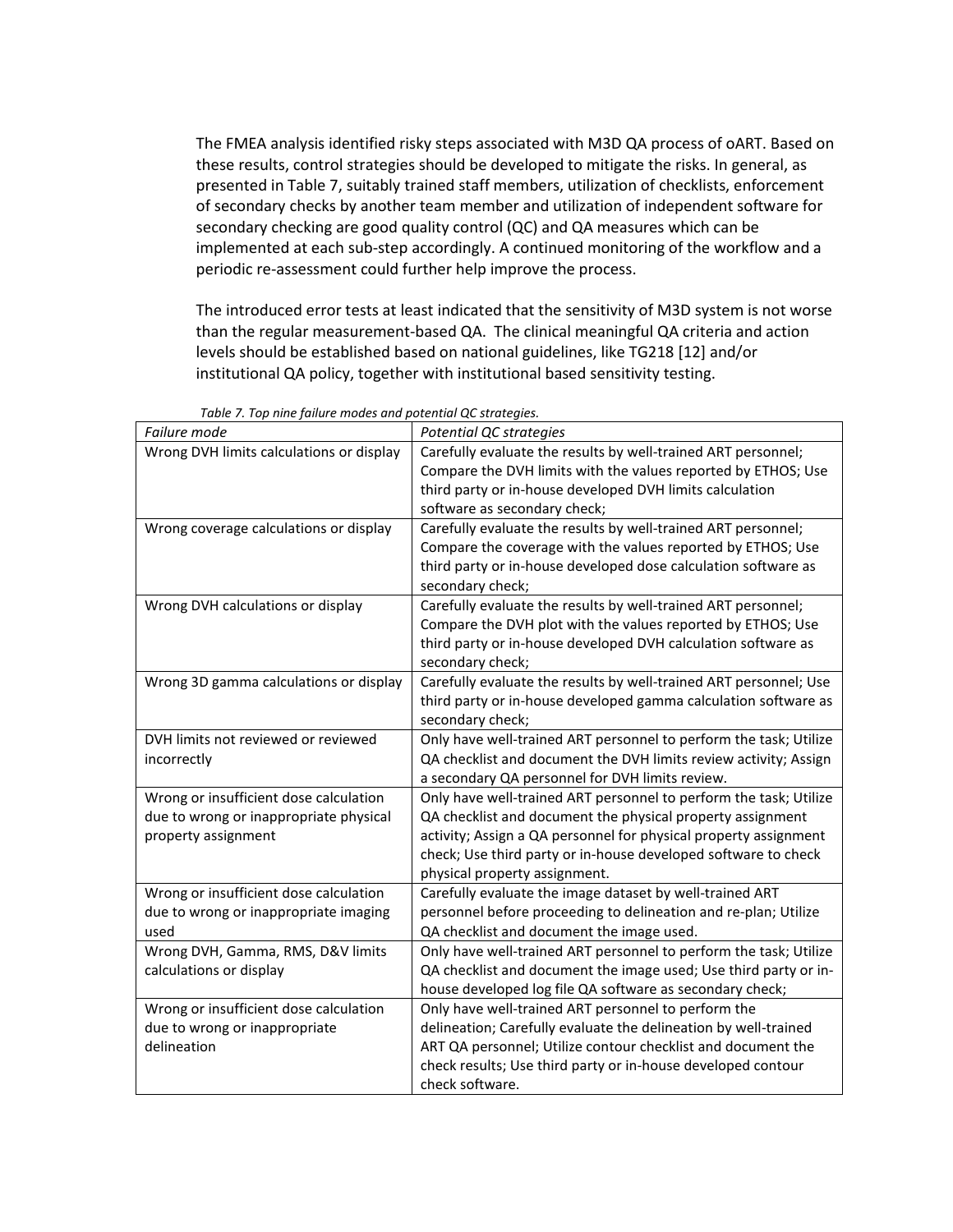Based on FMEA analysis together with the comparison between calculation- and measurement-based QA, safe implementation of calculation-based QA for oART in the specific oART setting using M3D as described in this paper is supported. Assuming a rigid validation process of the calculation-based QA together with an extensive machine-specific QA program are in place, the panel in this paper suggests a model for routine patient- and machine-specific plan QA using calculation-based QA in general with regular (monthly or quarterly) measurement-based QA of standard and randomly selected clinical treatment plans [\(Figure 6\)](#page-13-0).



<span id="page-13-0"></span>*Figure 5. Proposed model for routine patient- and machine-specific plan QA using calculation-based QA in general with regular (monthly or quarterly) measurement-based QA of standard and randomly selected clinical treatment plans.*

In summary, here are some recommendations for safe implementation of M3D system for oART patient specific pretreatment QA:

- 1. Identify a commissioning and implementation team for M3D with a key physicist taking the lead role.
- 2. Following M3D standard commission process and institutional specific commissioning tasks, thoroughly validate the system with various plans ranging from simple field to IMRT/VMAT plans. Evaluate and optimize the selection of the DLG offset in M3D carefully.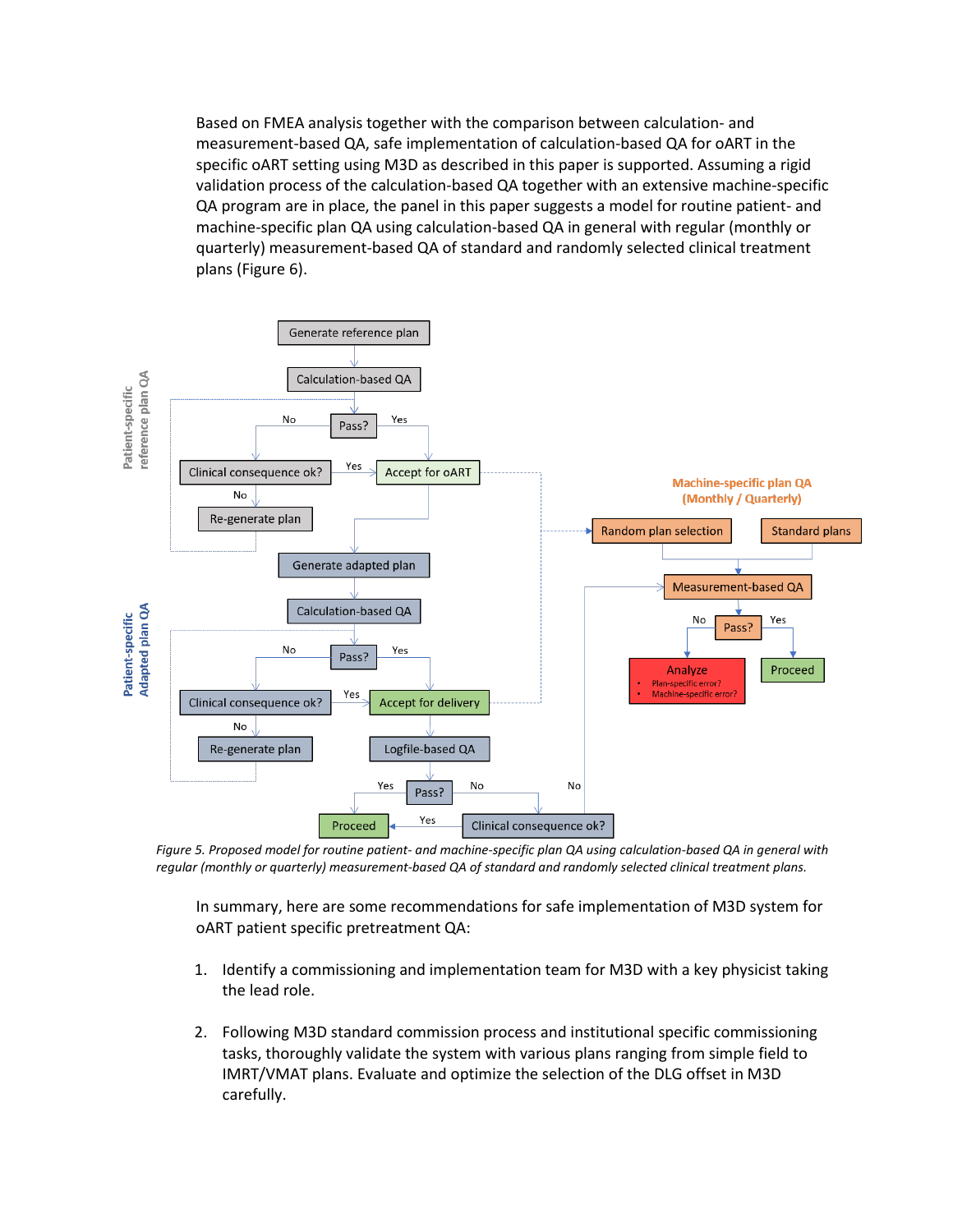- 3. Based on validation tests as well as institution's QA guideline, determine QA criteria, passing threshold, and action levels.
- 4. Develop and implement QA/QC measures in oART process to reduce risks of calculationbased pre-treatment QA.
- 5. Determine routine QA program for Mobius3D and continuously monitor and re-assess the M3D QA process.
- 6. Establish a training program to have suitably trained staff, with abilities to perform adequate evaluation of displayed M3D results.

### **VI. Conclusion**

Risks associate with the M3D QA process specific for the oART workflow were identified and based on the results of the FMEA analysis, control strategies should be developed to mitigate the risks. In general, well trained staff member and implementation of a thorough QA program is recommended. Combining the FMEA analysis with the early experiences from comparison between calculation- and measurement-based QA, safe implementation of calculation-based QA for oART in the specific oART setting using M3D as described in this paper is supported. The supporting data indicates the potential added benefit of calculationbased QA in the patient-specific geometry, making evaluation of clinical impact of potential detected deviations accessible. The panel in this paper has suggested a model for routine patient- and machine-specific plan QA using calculation-based QA in general with supplementary regular (monthly or quarterly) measurement-based QA.

### **VII. Acknowledgements**

As members of the Adaptive Intelligence™ Consortium, the authors receive financial compensation from Varian, a Siemens Healthineers Company, for their original research.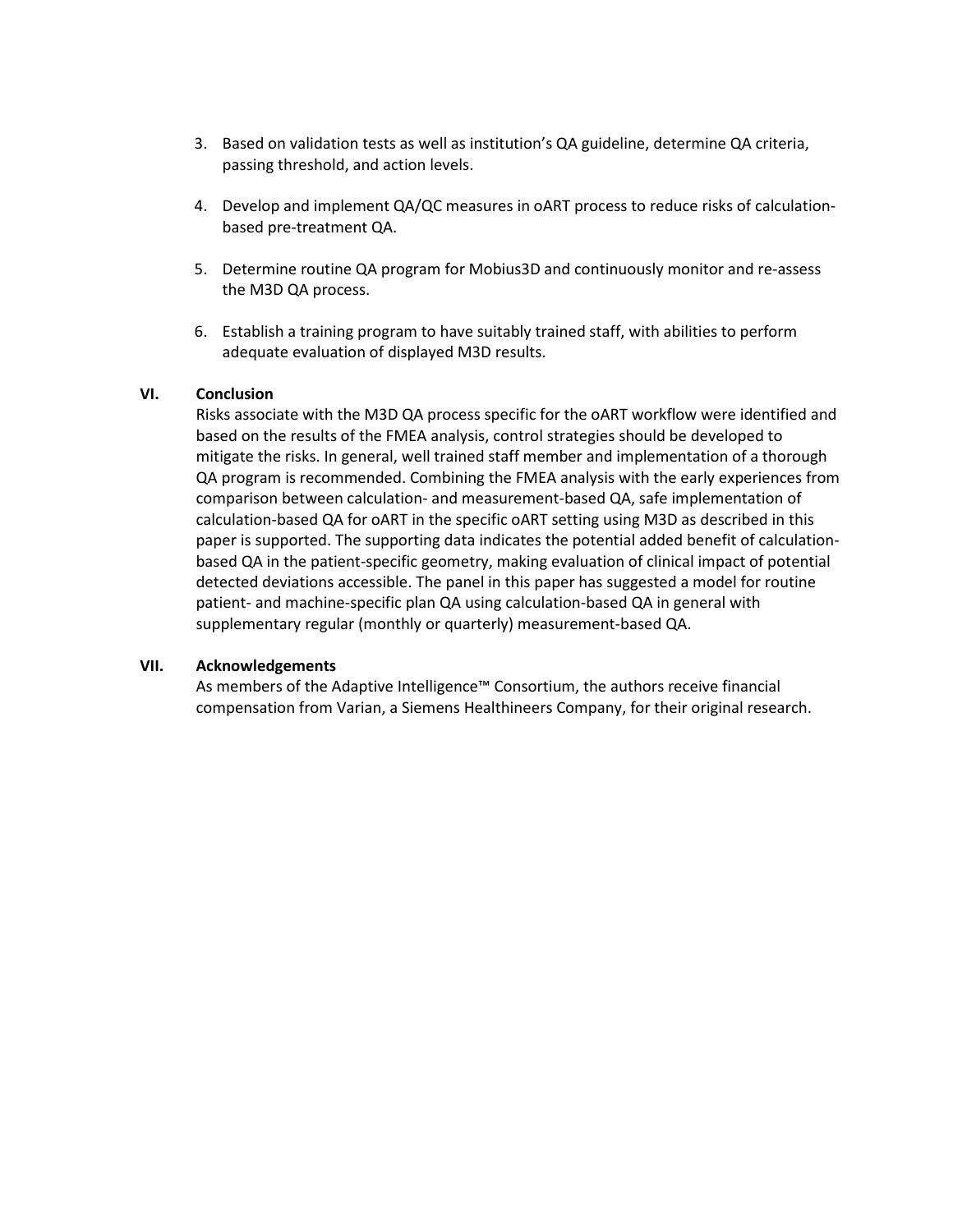# **VIII. References**

- [1] Ezzell GA, Galvin JM, Low D, Palta JR, Rosen I, Sharpe MB, et al. Guidance document on delivery, treatment planning, and clinical implementation of IMRT: Report of the IMRT subcommittee of the AAPM radiation therapy committee. Med Phys 2003;30:2089–115. https://doi.org/10.1118/1.1591194.
- [2] Galvin JM, Ezzell G, Eisbrauch A, Yu C, Butler B, Xiao Y, et al. Implementing IMRT in clinical practice: A joint document of the American Society for Therapeutic Radiology and Oncology and the American Association of Physicists in Medicine. Int J Radiat Oncol Biol Phys 2004;58:1616–34. https://doi.org/10.1016/j.ijrobp.2003.12.008.
- [3] Ezzell GA, Burmeister JW, Dogan N, Losasso TJ, Mechalakos JG, Mihailidis D, et al. IMRT commissioning: Multiple institution planning and dosimetry comparisons, a report from AAPM Task Group 119. Med Phys 2009;36:5359–73. https://doi.org/10.1118/1.3238104.
- [4] Siochi RAC, Molineu A, Orton CG. Patient-specific QA for IMRT should be performed using software rather than hardware methods. Med Phys 2013;40. https://doi.org/10.1118/1.4794929.
- [5] Visser R, Wauben DJL, De Groot M, Godart J, Langendijk JA, Van'T Veld AA, et al. Efficient and reliable 3D dose quality assurance for IMRT by combining independent dose calculations with measurements. Med Phys 2013;40. https://doi.org/10.1118/1.4774048.
- [6] Cai B, Green OL, Kashani R, Rodriguez VL, Mutic S, Yang D. A practical implementation of physics quality assurance for photon adaptive radiotherapy. Z Med Phys 2018;28:211–23. https://doi.org/10.1016/j.zemedi.2018.02.002.
- [7] Huq MS, Fraass BA, Dunscombe PB, Gibbons JP, Ibbott GS, Mundt AJ, et al. The report of Task Group 100 of the AAPM: Application of risk analysis methods to radiation therapy quality management. Med Phys 2016;43:4209–62. https://doi.org/10.1118/1.4947547.
- [8] Fontenota JD. Evaluation of a novel secondary check tool for intensity-modulated radiotherapy treatment planning. J Appl Clin Med Phys 2014;15:207–15. https://doi.org/10.1120/jacmp.v15i5.4990.
- [9] Nelson CL, Mason BE, Robinson RC, Kisling KD, Kirsner SM. Commissioning results of an automated treatment planning verification system. J Appl Clin Med Phys 2014;15:57–65. https://doi.org/10.1120/jacmp.v15i5.4838.
- [10] Jolly D, Dunn L, Kenny J. A clinical database to assess action levels and tolerances for the ongoing use of Mobius3D. J Appl Clin Med Phys 2017;18:59–65. https://doi.org/10.1002/acm2.12009.
- [11] Sibolt P, Andersson LM, Calmels L, Sjöström D, Bjelkengren U, Geertsen P, et al. Clinical implementation of artificial intelligence-driven cone-beam computed tomography-guided online adaptive radiotherapy in the pelvic region. Phys Imaging Radiat Oncol 2021;17:1–7. https://doi.org/10.1016/j.phro.2020.12.004.
- [12] Miften M, Olch A, Mihailidis D, Moran J, Pawlicki T, Molineu A, et al. Tolerance limits and methodologies for IMRT measurement-based verification QA: Recommendations of AAPM Task Group No. 218. Med Phys 2018;45:e53–83. https://doi.org/10.1002/mp.12810.

# **Medical Advice Disclaimer**

Varian as a medical device manufacturer cannot and does not recommend specific treatment approaches. Individual treatment results may vary.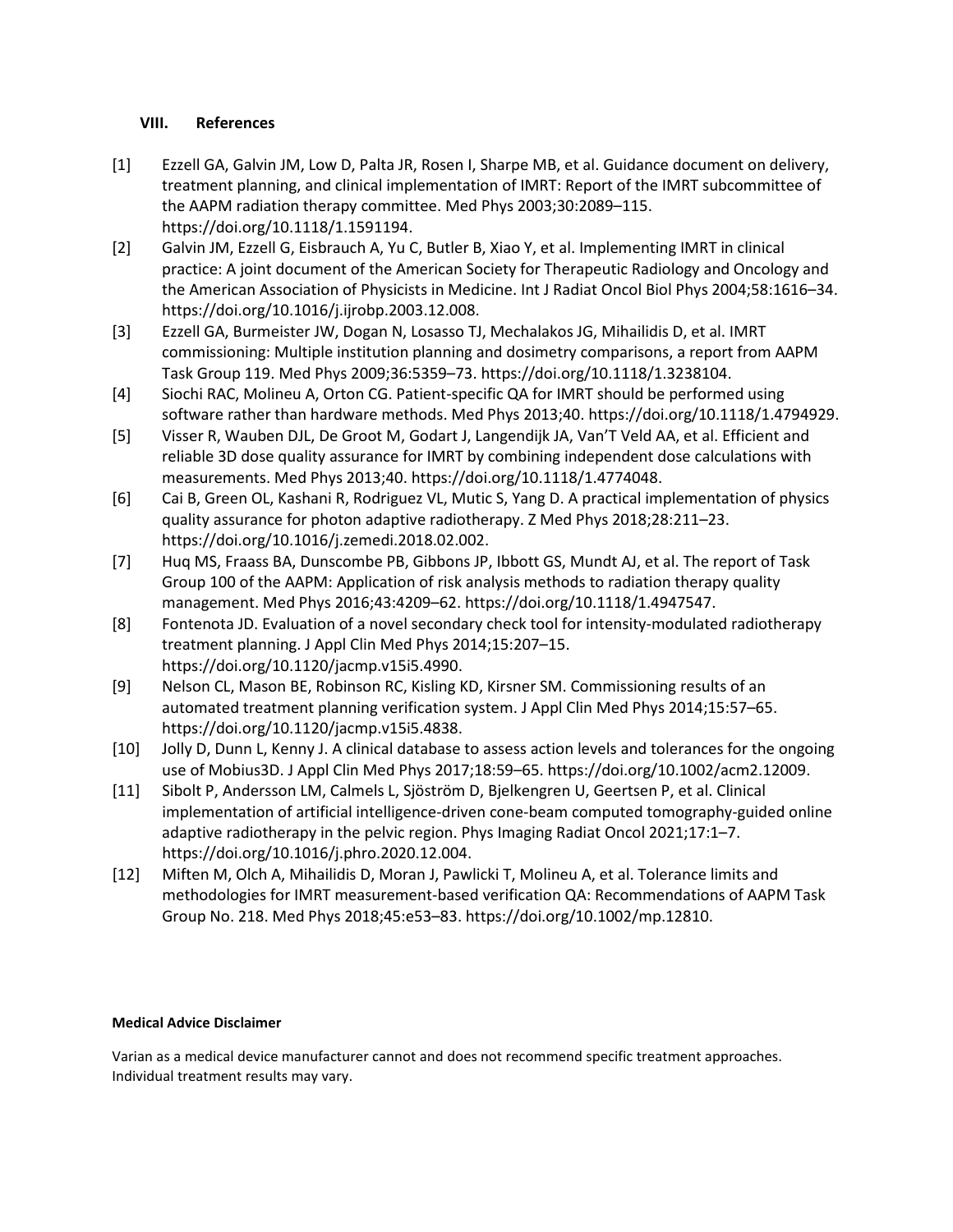### **Appendix A. Early Adopter Experiences**

This appendix gives a brief overview of the background of the centers involved in writing this paper and their early experiences and plans for implementation of patient specific QA for online adaptive radiotherapy.

**i.** Dept of Oncology, Copenhagen University Hospital - Herlev and Gentofte, Copenhagen, Denmark

Herlev Hospital implemented the first clinical Ethos system in the fall of 2019 [11] and has since treated >350 patients and >5500 fractions on the platform, out of which >24 patients and >360 fractions with oART. Herlev Hospital has also been an early adopter of M3D for independent dose calculation QA with an installment of the solution in 2013. Prior to the clinical implementation of M3D in 2013, all dynamic treatment plans were initially measured using the D4 system. However, the rapid increase in the use of IMRT and VMAT plans after the introduction of dynamic treatments in 2011 created a need to find a less cumbersome and less time-consuming approach. After a transitional period of using D4, portal dosimetry for electronic portal imaging device-based plan QA and M3D, the latter solution, including logfile-based delivery QA, was fully implemented as a replacement of measurement-based QA for all standard treatment plans. At Herlev Hospital, M3D is not only used for plan delivery evaluation but furthermore used as a method for plan quality assessment with the possibilities to evaluate dose as calculated in the actual patient anatomy, enabling also 3D DVH parameter evaluation. This provides valuable information of the origin of potential dose differences, enabling further investigation into the potential clinical impact of the QC results as compared to most measurement-based solutions.

After the initial period of clinical implementation of oART with Ethos, Herlev Hospital has moved over completely to relying on a M3D-driven workflow for plan-specific QA. This includes the online pre-treatment dose calculation verification as well as the logfile-based MFX calculation of the delivered dose to the patient anatomy, as evaluated for each fraction. Based on the experiences from the pre-clinical study on the plan deliverability and sensitivity of M3D, additional requirements to plan complexity has been added in terms of change in the number of MU from the pre-treatment generated reference plan to the online created adapted plan. In general, the aim is to remain below 1300 MU/Gy for a standard treatment and below a maximum increase of 250 MU/Gy from the reference to the adapted plan. These are local recommendations and dependent on the amount of anatomical changes (enlargements of target structures and proximity to organs at risk).

As for all standard linear accelerators at Herlev Hospital (one Ethos, two Halcyon v.3.0, five TrueBeam) additional machine-specific QA was introduced with the removal of plan-specific measurement-based QA. This includes additional daily, weekly and monthly machinespecific verifications, but most importantly quarterly additional measurement-based plan evaluations of a set of standard plans for machine consistency control as well as verification of a set of newly generated treatment plans. This combination has been implemented at Herlev Hospital since the initial full transition to M3D-driven calculation-based QA and since then proven reliable.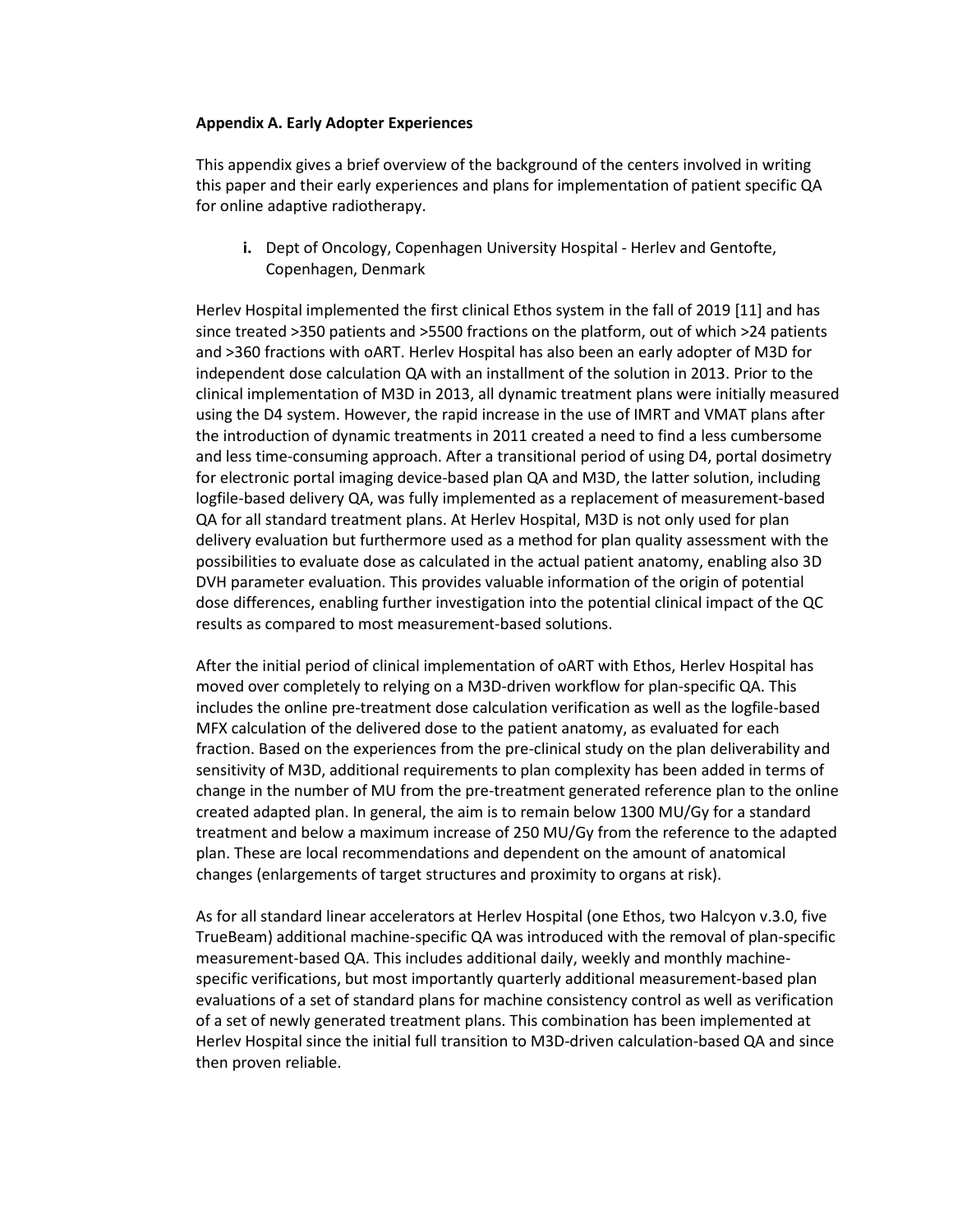**ii.** Northern Sydney Cancer Centre, Royal North Shore Hospital, Sydney, Australia

Northern Sydney Cancer Centre is a 3 linac all Varian public hospital. Ethos was installed in February 2020 with first adaptive treatments from March of that year. Mobius3D was a new product for this team. Commissioning of the software incorporated guidance from key references such as IAEA TRS430, AAPM MPPG 5a, IAEA TECDOC 1583 and AAPM TG119. Initial commissioning of the Mobius3D software included comparison of measurements (Delta4+ and point dose) and calculation (Eclipse 15606, Ethos v1, Mobius3D v3.1) of simple static fields (e.g. PDD, off-axis, asymmetry, obliquity, SSD variation etc.), couch and accessories, dynamic MLC, inhomogeneity and a range of clinical cases. Our typical case mix for Ethos treatment includes male/female pelvis, head and neck, palliative and GI. The DLG was set at 0.25mm, determined from IMRT and VMAT deliveries using Ethos and Eclipse generated plans for our specific case mix. The Mobius3D gamma criteria of 95% of points with 3%/3mm (dose threshold = 10%) and mean dose difference ±5% was determined for the case mix allocated to Ethos, which doesn't include SRS/SBRT.

The initial Ethos planned (IGRT and Adaptive) plans were quality assured with Mobius3D (calculation and logfile-based delivery), Delta4+ and point dose measurements. To date no plans have failed tolerance criteria. The initial adapted fractions were measured in Delta4+ and point dose, this currently includes >80 fractions, all with acceptable agreement.

Mobius3D contains a visualization of the sCT and our practice is initially to review the sCT prior to accepting an adapted plan. There have been (rare) cases where this synthetic CT is not representative of the CBCT and further investigation is in progress. We are also evaluating the suitability of utilizing surrogates for sCT fidelity (such as bone and body contours) within the target evaluation step. Review of each adaptive technical plan report compares the adapted plan MU to the reference plan, and this is used to understand (relative) plan changes. We are evaluating trends of MU changes with software and measurement based QA results.

**iii.** Icon Group, South Brisbane, Australia

Icon Group currently have two Ethos systems installed and clinical at their Wahroonga facility in Sydney, Australia, and at their Greenslopes facility in Brisbane, Australia. They have treated numerous oART patients to date, with most of these being pelvis based. In addition to this, they have also treated numerous patients using the alternate IGRT mode.

They have extensive experience with M3D and MFX for independent dose calculation as well as delivery QA and are using these products routinely in their clinics. Prior to the implementation of the Mobius3D products, their patent specific QA for modulated treatments consisted of independent phantom based measurements using either ion chambers and/or 2D array devices such as SNC ArcCheck. Whilst M3D is used as a dose calculation check, Varian Portal Dosimetry or MFX is used for delivery QA. Prior to the sole use of Varian Portal Dosimetry or MFX, extensive validation was performed against existing phantom based QA systems.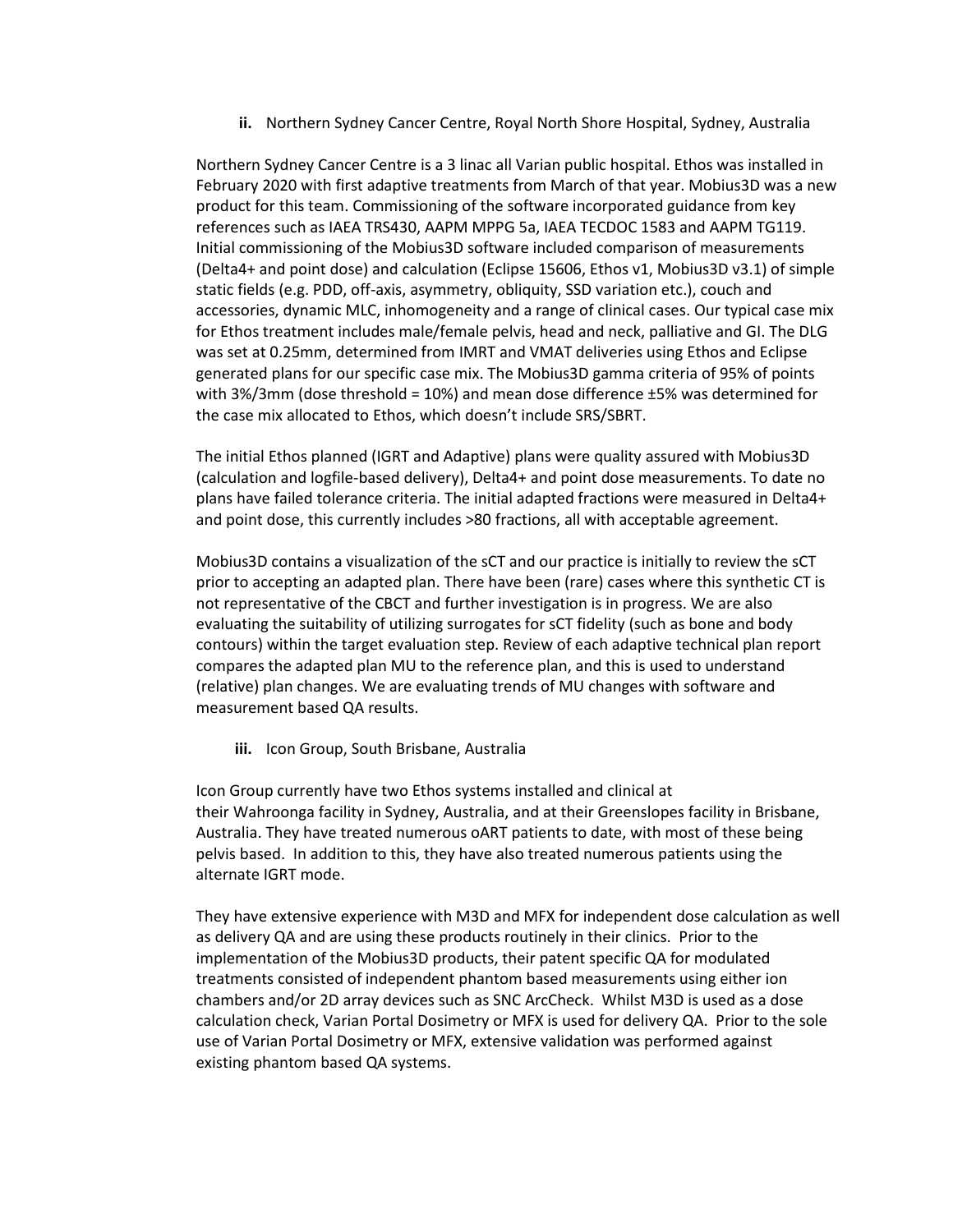M3D and MFX are now being used for patient specific QA on both Ethos systems. Additional machine-based QA is also performed on a monthly basis and consists of the delivery and QA of a cohort of standard plans to verify both the machine functionality and delivery as well as the QA system functionality and calculation.

**iv.** Barking Havering and Redbridge University Hospitals NHS Trust, Romford, UK

Queen's Hospital is an all-Varian department with three linear accelerators: one EDGE, one Halcyon v2.0 and one Ethos v1.0, which was upgraded from a Halcyon v2.0 in August 2020. We started using Ethos with oART for prostate cases, with 7-field IMRT. To date, we have treated 13 oART cases on Ethos, including bladder and abdomen.

Prior to the Ethos upgrade, we used Portal Dosimetry, IBA Compass and ArcCHECK for PSQA on all linacs. The PSQA for EDGE treatment plans is calculation-based using the IBA compass system. For the Halcyon all the plans are measured using Portal Dosimetry. Full machinespecific QA including DMLC QA is performed on the machine to monitor consistency. We measure plans-of-the-month by selecting different treatment sites for patients treated on all machines. The centre is also equipped with Sun Nuclear DoseCHECK and PerFRACTION, the latter being commissioned for transit dosimetry for EDGE.

M3D v3.1 was commissioned in conjunction with Ethos as an independent dose calculation QA system. During the clinical implementation of Ethos our QA approach was two-fold: i) The treatment plan generated by Ethos TPS is exported to M3D for dose distribution evaluation in the patient anatomical dataset. If the plan meets local passing criteria, then a verification plan is created on the ArcCHECK phantom to evaluate the plan deliverability. The trajectory log-files generated by Ethos during measurement-based QA are sent to Mobius3D for the calculation and evaluation of the dose distribution by MFX. ii) For the on-couch adaptation plan verification process, the structures of the day, the adapted plan and the scheduled plan are sent to Mobius3D. MobiusAdapt automatically performs a plan check using the criteria set for the reference plan. The log files are then received by Mobius3D after treatment is completed, to be evaluated by the MFX

Measurement-based QA has become a cumbersome task with increasing numbers of oART and IGRT patients treated on Ethos. In order to streamline the QA process and eliminate measurement-based QA using ArcCHECK, we have set up a class solution such that pretreatment QA of the treatment plans is performed using ArcCHECK only for that plans failed to meet local passing tolerances. These tolerances were derived using the Bland-Altman statistical method to evaluate the results obtained from Mobius3D and MobiusFX, using ArcCHECK as our reference PSQA device for VMAT and IMRT.

### **v.** University of Alabama, Birmingham, USA

The Department of Radiation Oncology at the University of Alabama at Birmingham (UAB) is a part of the O'Neal Cancer Center at UAB, which is a National Cancer Institute designated Comprehensive Cancer Center. The Department of Radiation Oncology uses Varian treatment planning, delivery, and information systems, having 4 linear accelerators at its central clinic. Installation of Ethos is underway, with pelvis as the initial site for use of oART.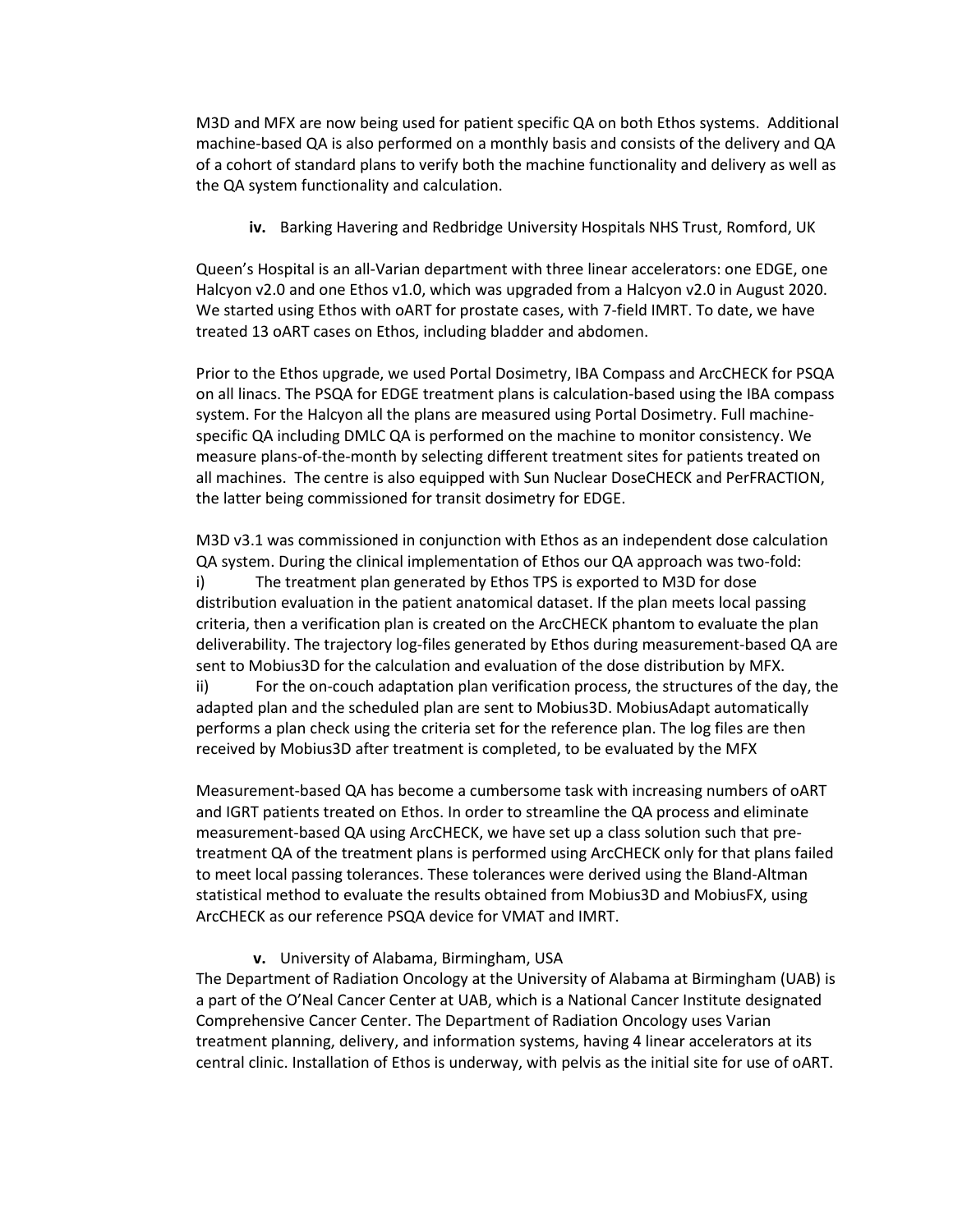For PSQA of modulated plans, UAB uses ArcCHECK, Delta4, ionization chamber measurements, and Portal Dosimetry. They are transitioning to exclusive use of Portal Dosimetry, with supplementary ionization chamber measurements of randomly selected plans for process control. For Ethos, they will use ArcCheck and ionization chamber measurements.

Mobius3D is used at UAB for pre-treatment independent dose calculation. The Mobius3D system was commissioned and validated by comparing point dose measurements for simple fields and representative modulated plans with M3D calculations. For Ethos, simple fields, the test suite described in the report of Task Group 119, and simulated patient plans will be used for commissioning and validation of M3D. Ionization chamber measurements collected as part of PSQA will be routinely compared with Mobius3D for ongoing process control of both the Ethos treatment planning system and Mobius3D.

**vi.** Department of Radiation Oncology, Washington University School of Medicine, St. Louis, MO, USA

The team at Washington University in St. Louis commissioned the first ETHOS system in the United States of America. Since the first treatment in 03/2020, more than 150 cancer patients received radiotherapy treatment with more than 2300 fractions successfully delivered. There are more than 10 patients with 50+ fractions delivered using online adaptive radiotherapy (oART). The majority of the adaptive radiotherapy treatment were stereotactic radiotherapy (SBRT) with hypofractionations. Prior to the implementation of ETHOS system, measurement-based QA is the standard for any IMRT or VMAT plan verification on other linacs. Portal dosimetry is the primary QA approach for regular IMRT or VAMT plan and the film and ionization chamber measurements are often performed for SBRT cases.

The Mobius3D system was new to the WashU team. Three physicists were involved in the initial commissioning and validation process with one of them being assigned as the contact person for any on-going issues and periodic QA. The Mobius3D beam model is built using the pre-configured Ethos beam data. Simple photon calculations for reference conditions, large fields, and small fields were performed. Calculations were performed at a variety of SSDs, depths, and off axis positions and compared against the treatment planning system. A customizable factor, DLG, was determined by calculating 32 IMRT and VMAT plans generated in the Ethos Treatment planning system with several DLG values and analyzing the 3D gamma passing rate. The online adaptive module (MobiusAdapt) was tested by running simulated online adaptive plan on phantom. After the comprehensive test, the system was released for clinical use. Gamma passing rate of 90% with criteria 3%/2mm was used as the threshold based on TG218 recommendations and internal QA guideline.

Currently, for all ETHOS plans, the pretreatment QA are performed with both measurementbased QA using Octavious3D (PTW) and calculation-based QA in Mobius3D. This allows the team to gain more experience with Mobius3D system and to collect more data points for comparison. The online plan specific QA for oART of each fraction is performed only with Mobius3D module.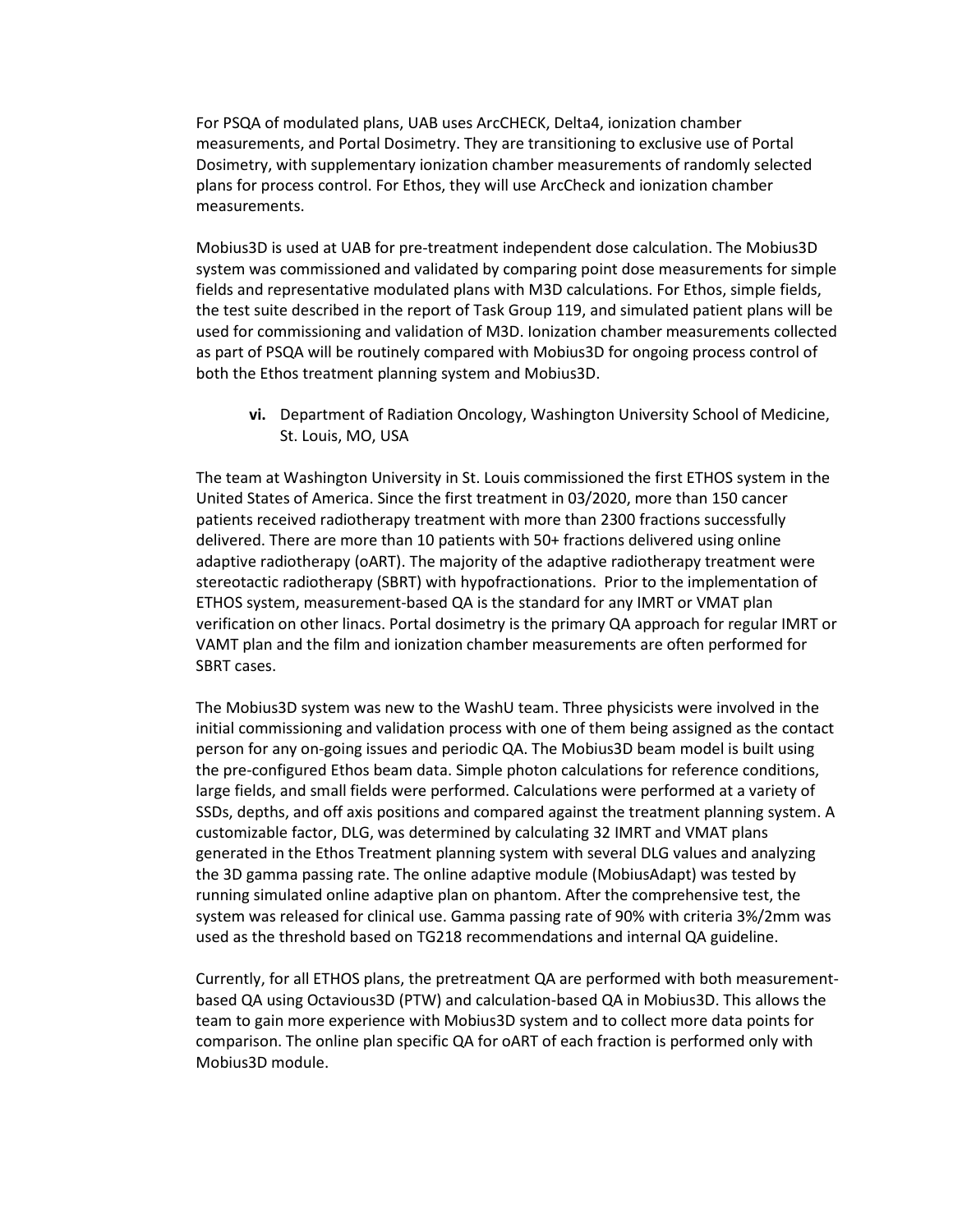# **Appendix B. Failure modes and effects analysis scoring**

*Table B1. Occurrence (O), severity (S) and detectability (D), scored based on TG100 recommendations, and resulting Risk Priority Numbers (RPN) for the critical steps and their related potential failure modes, causes and effects within step (A) Data transfer and storage, of the oART patient-specific, calculation-based QA process using Mobius3D. The RPN were calculated for each failure mode as RPN=O×S×D, with O, S and D ranging from 1 to 10.*

| <b>Steps</b>     | <b>Potential Failure Modes</b>           | <b>Potential Causes of Failure</b> | <b>Potential Effects of Failure</b> |            | O S                        | $\mathbf{D}$     | <b>RPN</b>        |
|------------------|------------------------------------------|------------------------------------|-------------------------------------|------------|----------------------------|------------------|-------------------|
|                  |                                          | Network issues                     | <b>Treatment Delay</b>              |            |                            | 2 3 2            | 12                |
|                  |                                          |                                    | <b>Treatment cancellation</b>       |            | 2 4                        | $\overline{2}$   | 16                |
|                  | Plan failed to transfer                  | Human configuration errors         | Treatment Delay                     |            |                            | $3 \mid 3$       | 9                 |
|                  |                                          |                                    | Treatment cancellation              |            | $\overline{4}$             | 3                | 12                |
|                  |                                          | Software malfunction               | Treatment delav                     | $6 \mid 3$ |                            |                  | 36                |
|                  |                                          |                                    | Treatment cancellation              | $6 \mid 4$ |                            |                  | 48                |
|                  |                                          |                                    | Treatment delav                     |            | 4                          |                  | 28                |
|                  |                                          | Software malfunction               | QA with incomplete data -           |            | 4                          | 6                | 24                |
| Plan transfer to |                                          |                                    | suboptimal analysis                 |            |                            |                  |                   |
| Mobius3D         |                                          |                                    | Toxicity and underdose              |            | 8                          | 6                | 48                |
|                  |                                          | Network issues                     | Treatment delav                     |            | 2                          | 6                | $12 \overline{ }$ |
|                  |                                          |                                    | QA with incomplete data -           |            | 4                          | 6                | 24                |
|                  | Wrong plan or incomplete plan being sent |                                    | suboptimal analysis                 |            |                            |                  |                   |
|                  |                                          |                                    | Toxicity and underdose              |            |                            | $8 \overline{6}$ | 48                |
|                  |                                          |                                    | Treatment delay                     |            | $\overline{2}$             | 6                | 12                |
|                  |                                          | Data lost or corrupted             | Incomplete data - suboptimal        |            | 4                          | 6                | 24                |
|                  |                                          |                                    | analysis                            |            |                            |                  |                   |
|                  |                                          |                                    | Toxicity and underdose              |            | $\cdot$   8 $\overline{1}$ | 6                | 48                |

<span id="page-20-0"></span>*Table B2. Occurrence (O), severity (S) and detectability (D), scored based on TG100 recommendations, and resulting Risk Priority Numbers (RPN) for the critical steps and their related potential failure modes, causes and effects within step (B) Mobius3D calculation, of the oART patient-specific, calculation-based QA process using Mobius3D. The RPN were calculated for each failure mode as RPN=O×S×D, with O, S and D ranging from 1 to 10.*

| <b>Step</b>      | <b>Potential Failure Modes</b>                                                                          | <b>Potential Causes of Failure</b> | <b>Potential Effects of Failure</b> |                |                  |                | $O S D $ RPN |
|------------------|---------------------------------------------------------------------------------------------------------|------------------------------------|-------------------------------------|----------------|------------------|----------------|--------------|
|                  | Failed to calculate dose                                                                                | Software malfunction               | Treatment delav                     |                | 3                |                |              |
|                  |                                                                                                         |                                    | Treatment cancellation              |                |                  |                |              |
|                  |                                                                                                         |                                    | Treatment delav                     | 3 <sup>1</sup> | 3 <sup>1</sup>   | 4              | 36           |
|                  | Wrong or insufficient dose calculation due to<br>wrong or inappropriate imaging used                    | Human errors                       | Treatment cancellation              | 3              | $\overline{4}$   | 4              | 48           |
|                  |                                                                                                         |                                    | Toxicity and underdose              |                | 3 6              | $\overline{4}$ | 72           |
|                  | Wrong or insufficient dose calculation due to                                                           | i Human errors                     | Treatment delay                     | $\mathbf{2}$   | $3 \mid 5$       |                | 30           |
| Dose calculation | wrong or inappropriate delineation                                                                      |                                    | Toxicity and underdose              | $\mathbf{2}$   | $6 \overline{5}$ |                | 60           |
|                  | Wrong or insufficient dose calculation due to<br>wrong or inappropriate physical property<br>assignment | I Human errors                     | Treatment delay                     | $\mathbf{2}$   | $3 \mid 8$       |                | 48           |
|                  |                                                                                                         |                                    | Toxicity and underdose              | $2^{\circ}$    | $6 \mid$         | 8              | 96           |
|                  | Wrong or insufficient dose calculation due to                                                           | Human errors                       | Treatment delav                     |                | $6 \mid 8$       |                | 48           |
|                  | wrong or inappropriate plan design                                                                      |                                    | Toxicity and underdose              |                | $6 \mid 8$       |                | 48           |
|                  | Wrong or insufficient dose calculation                                                                  | Software malfunction               | Treatment delav                     |                | $3 \mid 8$       |                | 24           |
|                  |                                                                                                         |                                    | Toxicity and underdose              |                | 6 8              |                | 48           |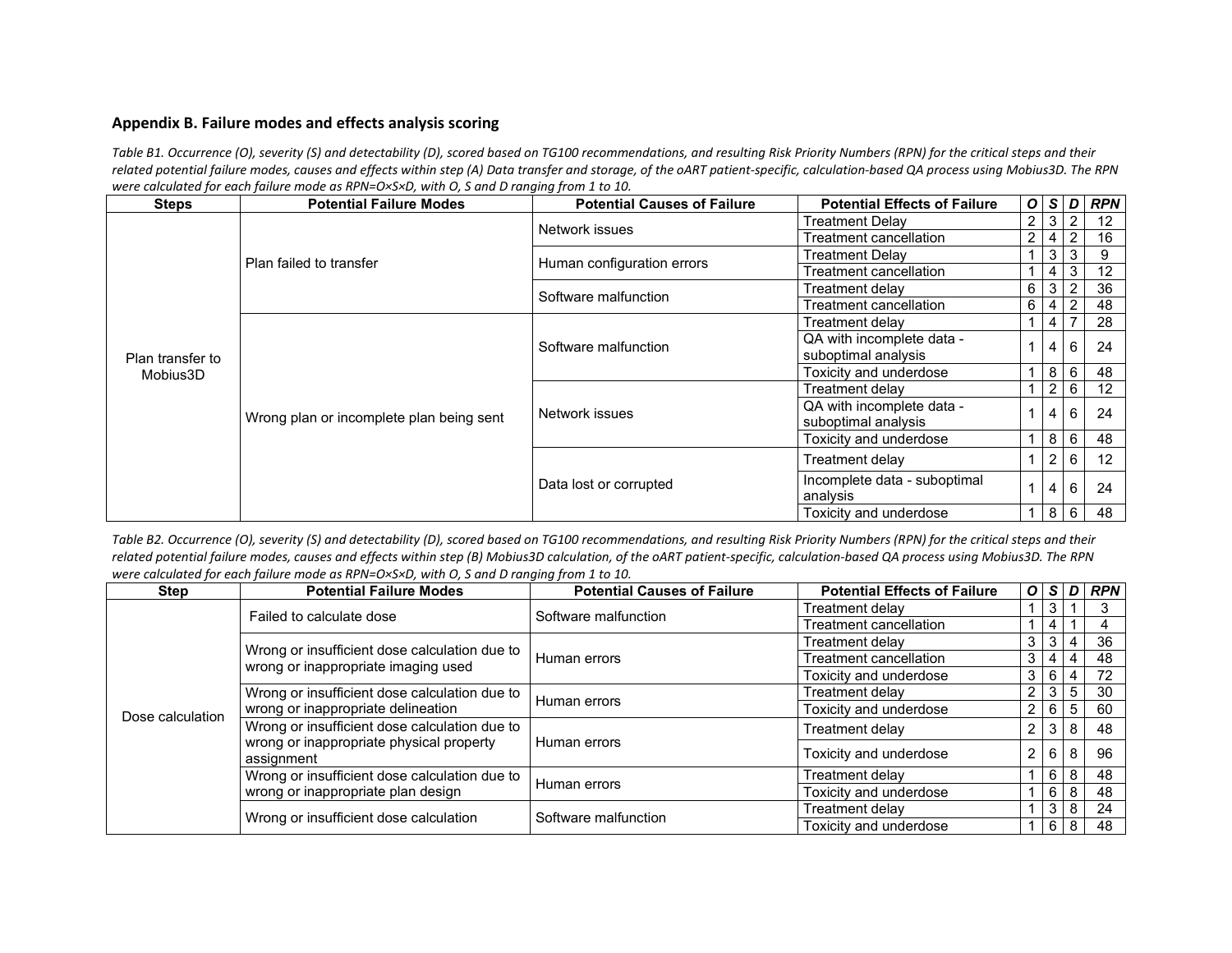*Table B3. Occurrence (O), severity (S) and detectability (D), scored based on TG100 recommendations, and resulting Risk Priority Numbers (RPN) for the critical steps and their related potential failure modes, causes and effects within step (C) Analysis and display, of the oART patient-specific, calculation-based QA process using Mobius3D. The RPN were calculated for each failure mode as RPN=O×S×D, with O, S and D ranging from 1 to 10.*

| <b>Steps</b>                                                                                                                                                           | <b>Potential Failure Modes</b>             | <b>Potential Causes of Failure</b>  | <b>Potential Effects of Failure</b> | O              | $\mathsf S$     | D               | <b>RPN</b>      |
|------------------------------------------------------------------------------------------------------------------------------------------------------------------------|--------------------------------------------|-------------------------------------|-------------------------------------|----------------|-----------------|-----------------|-----------------|
|                                                                                                                                                                        | Failed to calculate DVH                    | Software malfunction                | Treatment delay                     | $\overline{2}$ | $\overline{3}$  | $\overline{2}$  | 12              |
|                                                                                                                                                                        |                                            |                                     | <b>Treatment cancellation</b>       | $\overline{2}$ | $\overline{3}$  | $\overline{2}$  | 12              |
|                                                                                                                                                                        |                                            |                                     | <b>Treatment delav</b>              | $\overline{2}$ | $\overline{3}$  | $\overline{10}$ | 60              |
|                                                                                                                                                                        | Wrong DVH calculations or display          | Software malfunction                | <b>Treatment cancellation</b>       | $\overline{2}$ | $\overline{3}$  | 10              | 60              |
|                                                                                                                                                                        |                                            |                                     | <b>Toxicity and underdose</b>       | $\overline{2}$ | $6\overline{6}$ | 10              | 120             |
| DVH analysis and<br>display<br>Target coverage<br>analysis and<br>display<br><b>DVH limits</b><br>calculation and<br>display<br>3D gamma<br>calculation and<br>display | DVH not reviewed or reviewed incorrectly   | Human errors                        | Treatment delay                     | $\overline{2}$ | 3               | $\mathbf{3}$    | $\overline{18}$ |
|                                                                                                                                                                        |                                            |                                     | Toxicity and underdose              | $\overline{2}$ | $\overline{6}$  | $\mathbf{3}$    | 36              |
|                                                                                                                                                                        | Failed to calculated Target coverage       | Software malfunction                | <b>Treatment delay</b>              | $\overline{2}$ | 3               | $\overline{2}$  | 12              |
|                                                                                                                                                                        |                                            |                                     | <b>Treatment cancellation</b>       | $\overline{2}$ | $\overline{3}$  | $\overline{2}$  | 12              |
|                                                                                                                                                                        |                                            |                                     | <b>Treatment delay</b>              | $\overline{2}$ | $\overline{3}$  | 10              | 60              |
|                                                                                                                                                                        | Wrong coverage calculations or display     | Software malfunction                | <b>Treatment cancellation</b>       | $\overline{2}$ | $\overline{3}$  | 10              | 60              |
|                                                                                                                                                                        |                                            |                                     | Toxicity and underdose              | $\overline{2}$ | $\overline{6}$  | 10              | 120             |
|                                                                                                                                                                        | Target Coverage not reviewed or reviewed   | Human errors                        | <b>Treatment delay</b>              | $\overline{2}$ | $\overline{3}$  | $\mathbf{3}$    | $\overline{18}$ |
|                                                                                                                                                                        | incorrectly                                |                                     | Toxicity and underdose              | $\overline{2}$ | 6               | $\mathbf{3}$    | $\overline{36}$ |
|                                                                                                                                                                        | Failed to calculate DVH limits             | Software malfunction                | <b>Treatment delay</b>              | $\overline{2}$ | 3               | $\overline{2}$  | $\overline{12}$ |
|                                                                                                                                                                        |                                            |                                     | <b>Treatment cancellation</b>       | $\overline{2}$ | $\overline{3}$  | $\sqrt{2}$      | 12              |
|                                                                                                                                                                        | Wrong DVH limits calculations or display   | Software malfunction                | <b>Treatment delay</b>              | $\overline{2}$ | $\overline{3}$  | 10              | 60              |
|                                                                                                                                                                        |                                            |                                     | <b>Treatment cancellation</b>       | $\sqrt{2}$     | $\mathbf{3}$    | 10              | 60              |
|                                                                                                                                                                        |                                            |                                     | Toxicity and underdose              | $\overline{2}$ | $\overline{6}$  | $\overline{10}$ | 120             |
|                                                                                                                                                                        |                                            | Human errors (DVH limits set wrong) | Treatment delay                     | 3              | $\mathbf{3}$    | $\overline{4}$  | 36              |
|                                                                                                                                                                        |                                            |                                     | Toxicity and underdose              | 3              | $\overline{6}$  | $\overline{4}$  | 72              |
|                                                                                                                                                                        | DVH limits not reviewed or reviewed        | Human errors                        | <b>Treatment delay</b>              | $\overline{2}$ | $\overline{3}$  | $\overline{8}$  | 48              |
|                                                                                                                                                                        | incorrectly                                |                                     | Toxicity and underdose              | $\overline{2}$ | 6               | 8               | 96              |
|                                                                                                                                                                        | Failed to calculate 3D gamma               | Software malfunction                | <b>Treatment delay</b>              | $\overline{2}$ | 6               | $\overline{2}$  | $\overline{24}$ |
|                                                                                                                                                                        |                                            |                                     | <b>Treatment cancellation</b>       | $\overline{2}$ | $\overline{2}$  | $\overline{2}$  | $\overline{8}$  |
|                                                                                                                                                                        |                                            |                                     | <b>Treatment delav</b>              | $\overline{2}$ | $\overline{2}$  | $\mathfrak{S}$  | 12              |
|                                                                                                                                                                        |                                            | Software malfunction                | <b>Treatment cancellation</b>       | $\overline{2}$ | $\overline{c}$  | 3               | $\overline{12}$ |
|                                                                                                                                                                        | Wrong 3D gamma calculations or display     |                                     | Toxicity and underdose              | $\overline{2}$ | $\overline{6}$  | 3               | 36              |
|                                                                                                                                                                        |                                            | Human configuration errors (wrong   | <b>Treatment delay</b>              | $\overline{2}$ | $\overline{2}$  | 8               | 32              |
|                                                                                                                                                                        |                                            | tolerance, criteria)                | <b>Treatment cancellation</b>       | $\overline{c}$ | $\overline{2}$  | 8               | 32              |
|                                                                                                                                                                        |                                            |                                     | Toxicity and underdose              | $\overline{2}$ | $\overline{6}$  | 8               | $\overline{96}$ |
|                                                                                                                                                                        | Gamma not reviewed or reviewed incorrectly | Human errors                        | Treatment delay                     | 3              | $\overline{2}$  | $\overline{2}$  | $\overline{12}$ |
|                                                                                                                                                                        |                                            |                                     | Toxicity and underdose              | 3              | $\overline{6}$  | $\overline{2}$  | 36              |
|                                                                                                                                                                        | Failed to grab plan information            | Software malfunction                | <b>Treatment delay</b>              | 3              | $\overline{5}$  | $\overline{2}$  | $\overline{30}$ |
| Plan information                                                                                                                                                       | Wrong plan information display             | Software malfunction                | Treatment delay                     | $\overline{2}$ | $\overline{5}$  | 4               | 40              |
| display                                                                                                                                                                |                                            |                                     | <b>Treatment cancellation</b>       | $\overline{2}$ | $\overline{5}$  | $\overline{4}$  | 40              |
|                                                                                                                                                                        | Plan info not reviewed or reviewed         | Human errors                        | <b>Treatment delay</b>              | $\overline{2}$ | $\overline{3}$  | $\overline{4}$  | 24              |
|                                                                                                                                                                        | incorrectly                                |                                     | Toxicity and underdose              | $\overline{2}$ | $\overline{6}$  | $\overline{4}$  | 48              |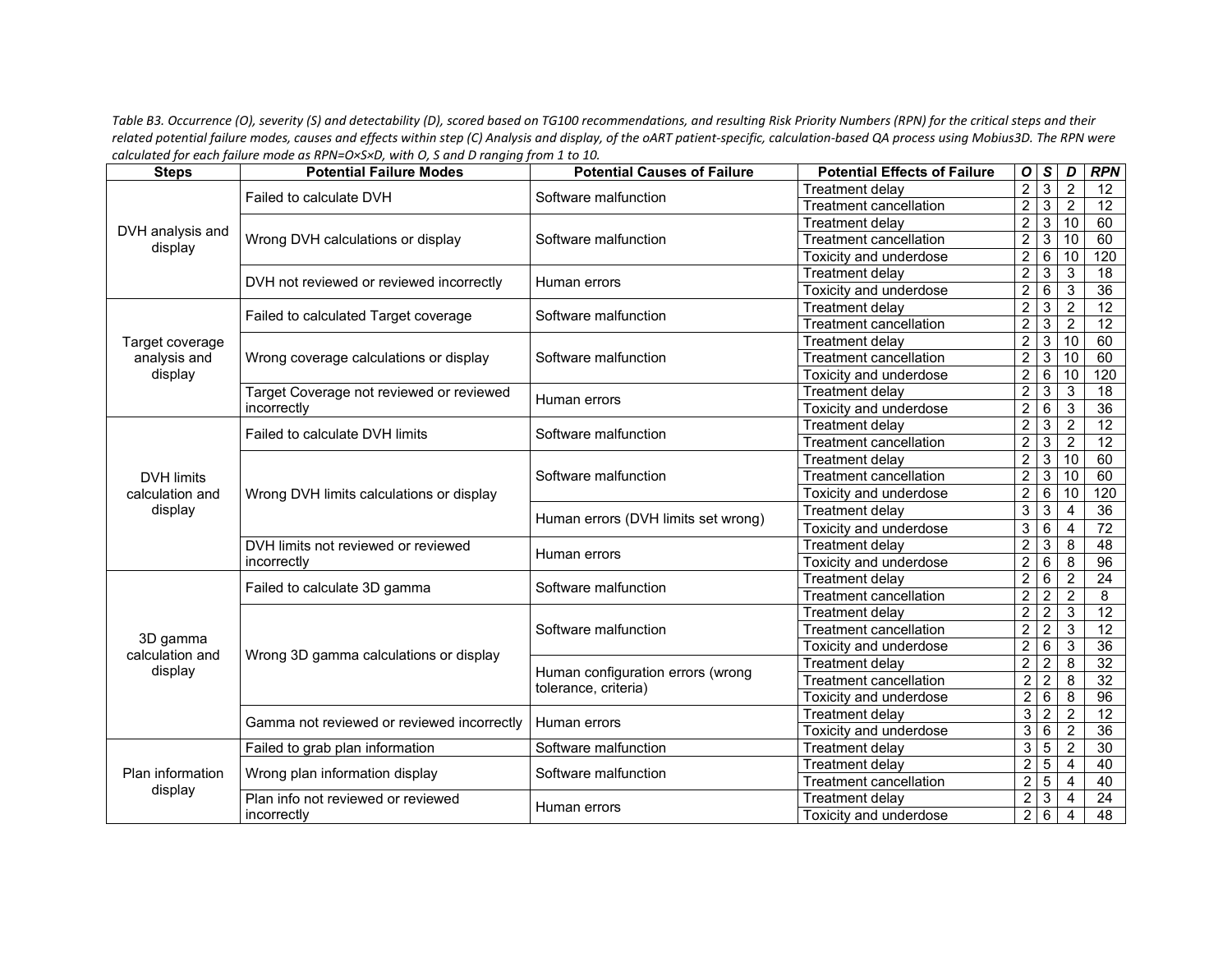*Table B4. Occurrence (O), severity (S) and detectability (D), scored based on TG100 recommendations, and resulting Risk Priority Numbers (RPN) for the critical steps and their related potential failure modes, causes and effects within step (D) Data storage and record, of the oART patient-specific, calculation-based QA process using Mobius3D. The RPN were calculated for each failure mode as RPN=O×S×D, with O, S and D ranging from 1 to 10.*

| <b>Steps</b>     | <b>Potential Failure Modes</b>             | <b>Potential Causes of Failure</b> | <b>Potential Effects of Failure</b> | $\boldsymbol{o}$ | S.             | $\mathbf{D}$ | <b>RPN</b> |
|------------------|--------------------------------------------|------------------------------------|-------------------------------------|------------------|----------------|--------------|------------|
|                  |                                            |                                    | Treatment delay                     |                  | $\overline{2}$ | $\mathbf{3}$ | 6          |
|                  | Stored data cannot be retrieved completely | Software malfunction               | Treatment based on incomplete       |                  | 6              | 3            | 18         |
|                  | or correctly                               |                                    | information                         |                  |                |              |            |
|                  |                                            |                                    | Treatment cancellation              |                  | $\overline{2}$ | 3            | 6          |
|                  |                                            |                                    | Treatment delav                     |                  | $\overline{2}$ | 3            | 6          |
|                  |                                            |                                    | Treatment based on outdated         |                  |                |              |            |
| Data Storage and | Data cannot be stored                      | Software malfunction               | information or incomplete           |                  | $\overline{2}$ | 3            | 6          |
|                  |                                            |                                    | information                         |                  |                |              |            |
|                  |                                            |                                    | Treatment cancellation              |                  | $\overline{2}$ | 3            | 6          |
| Treatment record |                                            |                                    | Treatment delay                     |                  | 2              | 3            | 6          |
|                  |                                            | Software malfunction               | Treatment delay                     |                  | 2              | 3            | 6          |
|                  |                                            |                                    | QA with incomplete data -           |                  | $\overline{2}$ | 3            | 6          |
|                  |                                            |                                    | suboptimal analysis                 |                  |                |              |            |
|                  | Data corrupted or lost                     |                                    | Toxicity and underdose              |                  | 6              | 3            | 18         |
|                  |                                            |                                    | Treatment delav                     |                  | 2              | 8            | 16         |
|                  |                                            | <b>Human Errors</b>                | QA with incomplete data -           |                  | $\overline{2}$ | 8            | 16         |
|                  |                                            |                                    | suboptimal analysis                 |                  |                |              |            |
|                  |                                            |                                    | Toxicity and underdose              |                  | 6              | 8            | 48         |